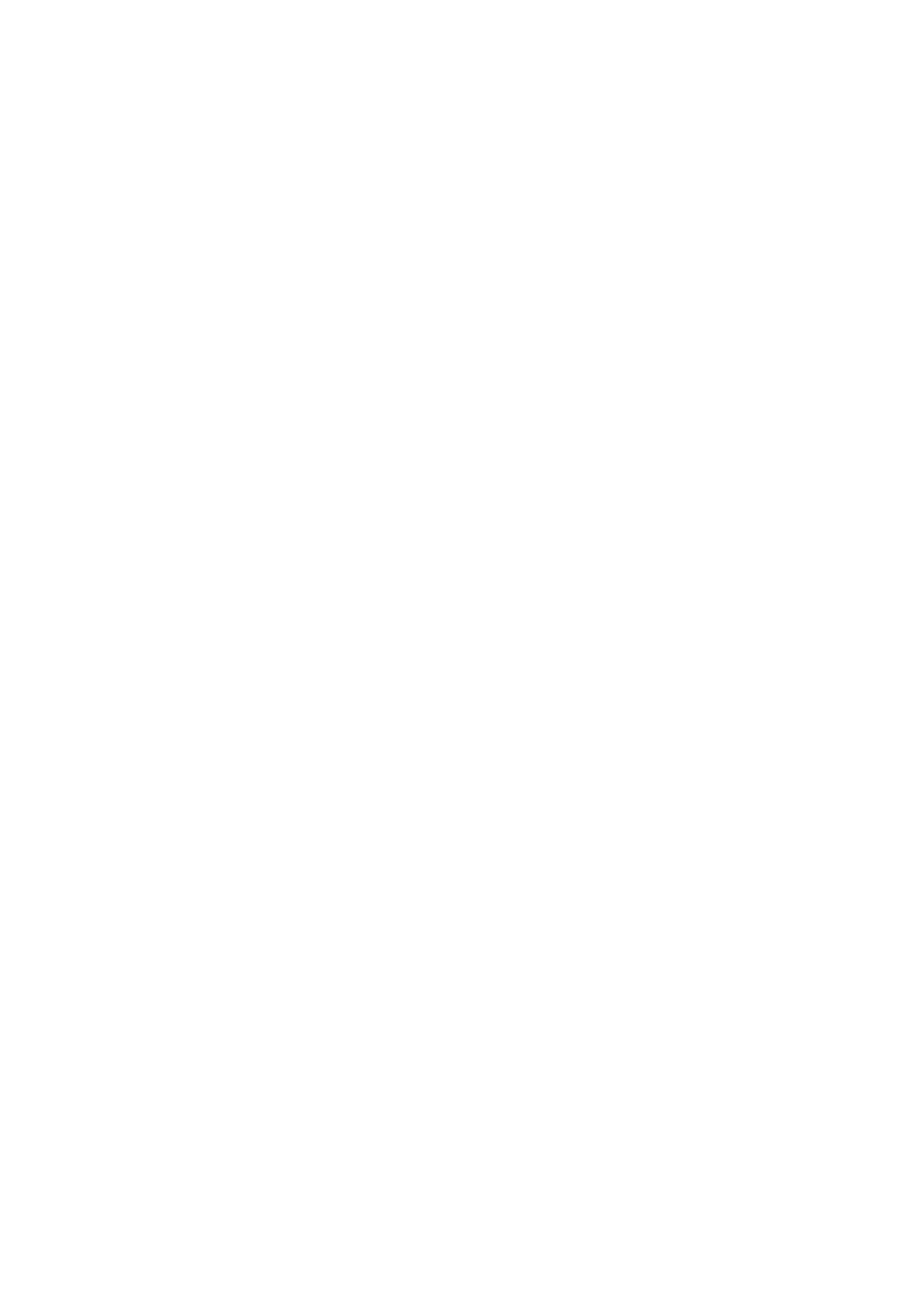**GESIS-Technical Reports 2014|**18

# **Best Practice Guide for the Registration of Resources with da|ra**

Version 1.0 DOI: 10.4232/10.bpg.1.0

*Kerstin Helbig, Brigitte Hausstein*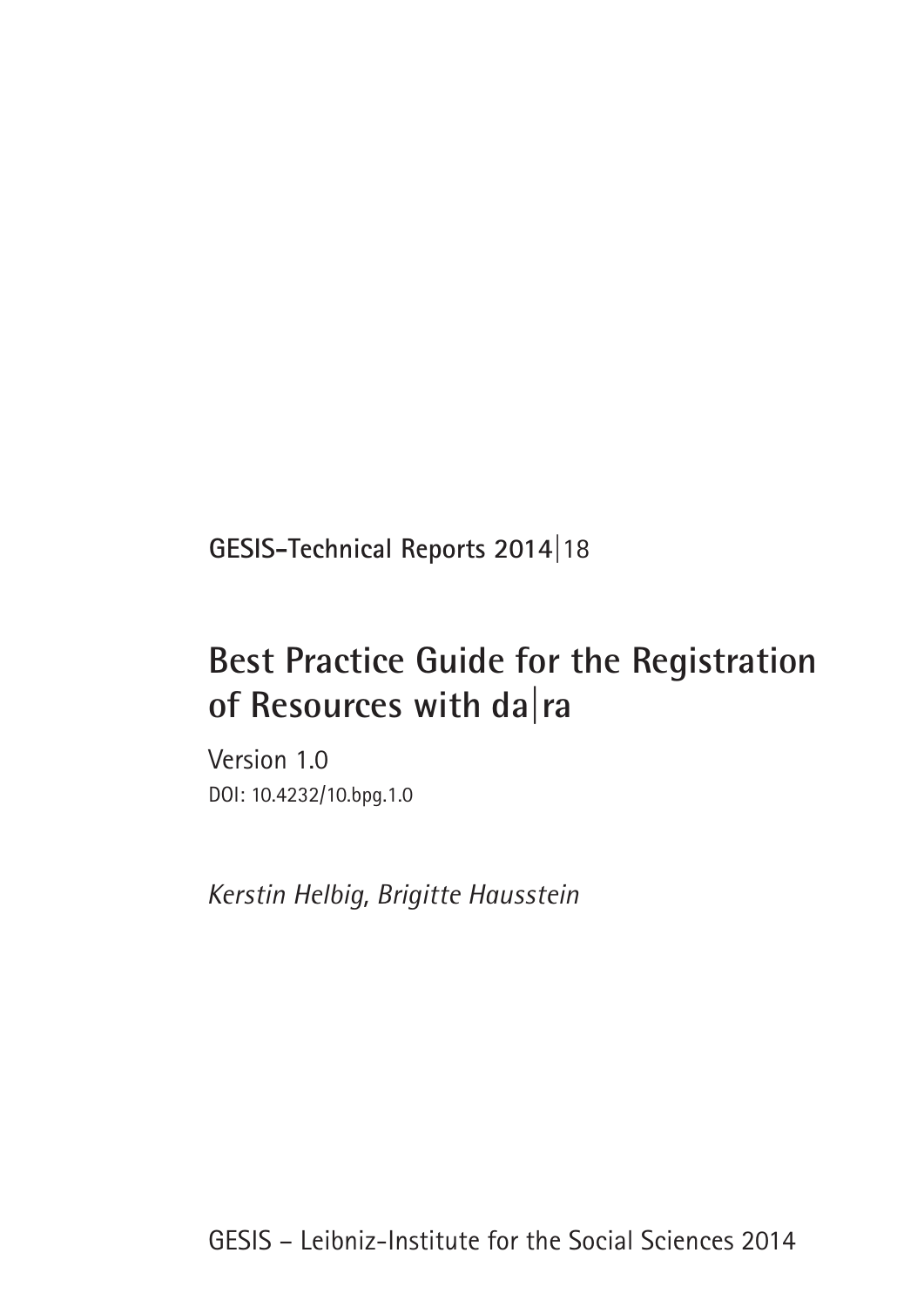### **GESIS-Technical Reports**

GESIS - Leibniz-Institute for the Social Sciences da|ra - Registration Agency for Social and Economic Data Schiffbauerdamm 19 10117 Berlin Germany Phone: +49 30 23 36 11 -314 Fax: +49 30 23 36 11 -310 E-Mail: brigitte.hausstein@gesis.org

DOI: 10.4232/10.bpg.1.0 ISSN: 1869-0483 (Print) ISSN: 1869-0491 (Online) Publisher, printing and distribution: GESIS - Leibniz-Institute for the Social Sciences Unter Sachsenhausen 6-8, 50667 Köln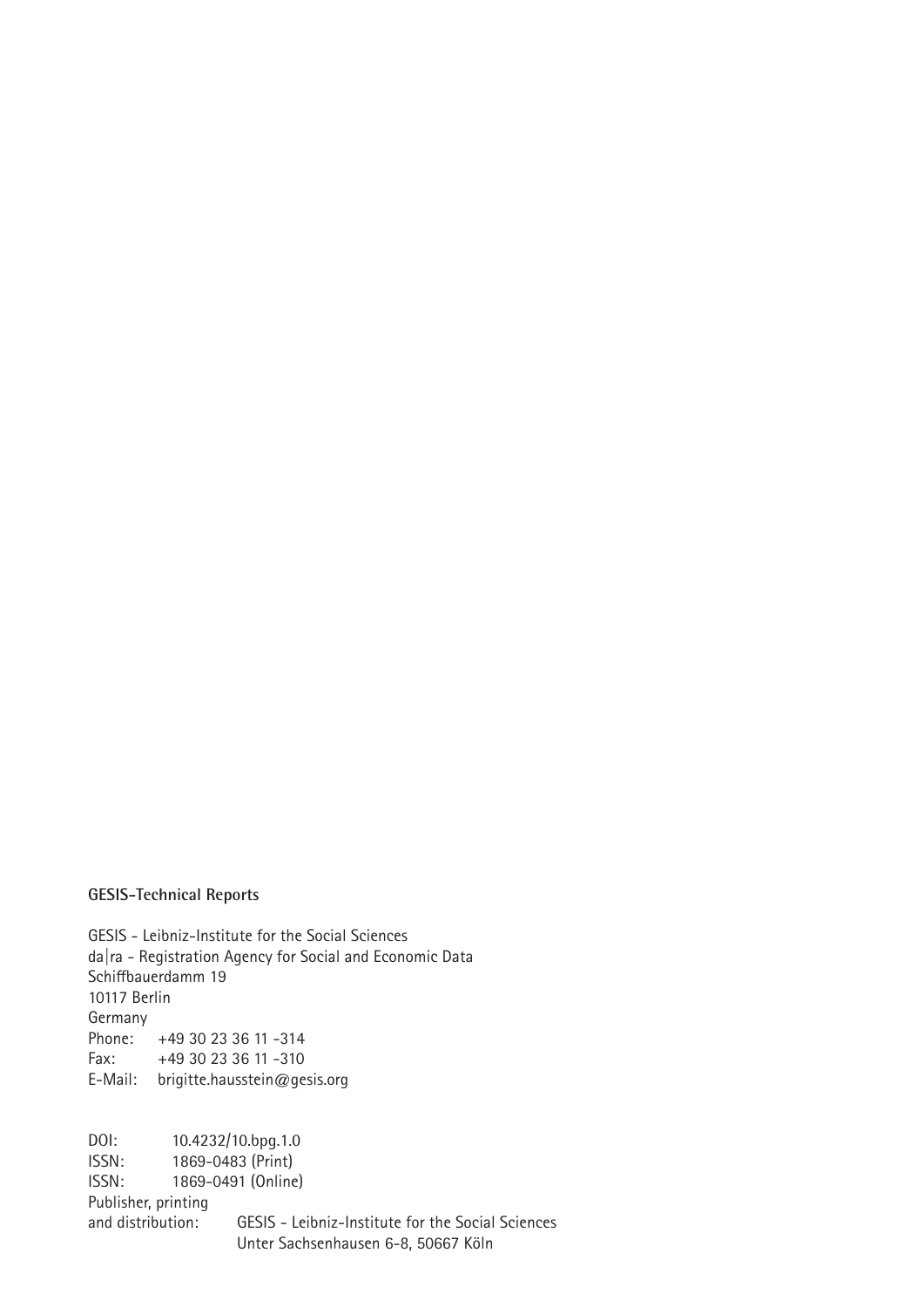# **Contents**

| $\mathbf{1}$ |      |  |  |  |  |
|--------------|------|--|--|--|--|
|              | 1.1  |  |  |  |  |
|              | 1.2  |  |  |  |  |
| 2            |      |  |  |  |  |
|              | 2.1  |  |  |  |  |
|              | 2.2  |  |  |  |  |
|              | 2.3  |  |  |  |  |
|              | 2.4  |  |  |  |  |
|              | 2.5  |  |  |  |  |
| 3            |      |  |  |  |  |
|              | 3.1  |  |  |  |  |
| 4            |      |  |  |  |  |
|              | 4.1  |  |  |  |  |
| 5            |      |  |  |  |  |
|              | 5.1  |  |  |  |  |
| 6            |      |  |  |  |  |
|              | 6.1  |  |  |  |  |
| 7            |      |  |  |  |  |
|              | 7.1  |  |  |  |  |
| 8            |      |  |  |  |  |
| 9            |      |  |  |  |  |
|              | 9.1  |  |  |  |  |
| 10           |      |  |  |  |  |
|              | 10.1 |  |  |  |  |
| 11           |      |  |  |  |  |
| 12           |      |  |  |  |  |
|              | 12.1 |  |  |  |  |
|              | 12.2 |  |  |  |  |
|              | 12.3 |  |  |  |  |
|              | 12.4 |  |  |  |  |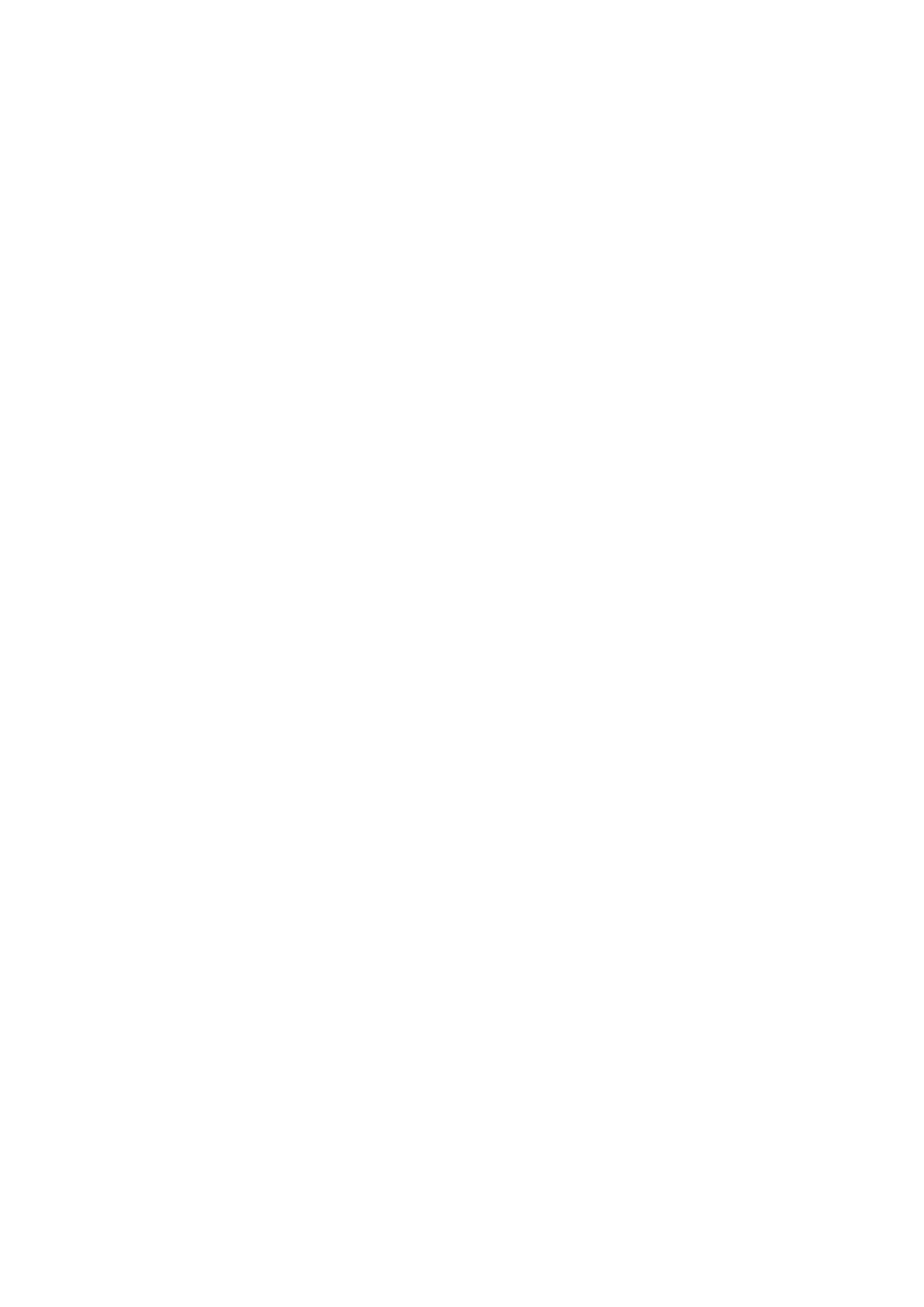# <span id="page-6-0"></span> $1$  **da** $|ra^1$

#### <span id="page-6-1"></span>**1.1 The Registration Agency da|ra**

da|ra operates as the registration agency for social and economic data jointly run by the GESIS – Leibniz Institute for the Social Sciences [\(http://www.gesis.org\)](http://www.gesis.org/) and ZBW Leibniz Information Center for Economics [\(http://www.zbw.eu\)](http://www.zbw.eu/). da|ra pursues the goal of long-term, persistent identification and availability of research data via allocation of DOI names. In keeping with the ideals of good scientific practice there is a demand for open access to existing primary data so as to not only have the final research results but also be able to reconstruct the entire research process. GESIS and ZBW therefore offer a registration service for social and economic research data in cooperation with DataCite [\(http://www.datacite.org\)](http://www.datacite.org/), an international consortium pursuing the goal of supporting the acceptance of research data as independent citable scientific objects. This infrastructure lays the foundation for long-term, persistent identification, storage, localization and reliable citation of research data.

Benefits of DOI names:

 $\overline{a}$ 

- **Permanent, persistent identification:** Each DOI name uniquely, unequivocally and permanently identifies the assigned object.
- **Availability of information on the web:** Via the Handle System, each DOI name refers to one or more webpages assigned by the publication agent.
- **Semantic Interoperability:** The metadata associated with a DOI name enables direct, precise communicating – with each user, from every location, at every point in the production/distribution chain – with regard to every detail of the objects related with one another.

The DOI name is comprised of a unique alphanumeric character string; a prefix and suffix, whereby the prefix always begins with "10" and prefix and suffix are separated by a forward slash. Prefixes are assigned by the International DOI Foundation (IDF [http://www.doi.org\)](http://www.doi.org/) via DataCite. Each data centre is assigned its own prefix thus permitting an unlimited number of DOI names. The suffix is agreed by the publication agent in conjunction with da  $ra$ .

Each DOI name permanently identifies the assigned object as an entity regardless of whether the storage location changes. Updated, structured metadata is assigned to the resource using the DOI name. The allocation of DOI names to the objects transpires automatically following successful transmission of the metadata per object to be registered.

In 2013, da|ra began to develop value-added services. These included preparations for the extension of the registration service to other resource types. As social science and economic research produces not only datasets, but also other resource types it was a logical step. da|ra Version 3.0 was therefore expanded for the registration of the resources Collection, Text, Image, Video, Audio and Interactive Resource.

<span id="page-6-2"></span><sup>1</sup> This guide was inspired by British Library (2013): Working with the British Library and DataCite. A guide for Higher Education Institutions in the UK. Chapters 2.1 - 2.3 are based on that guide.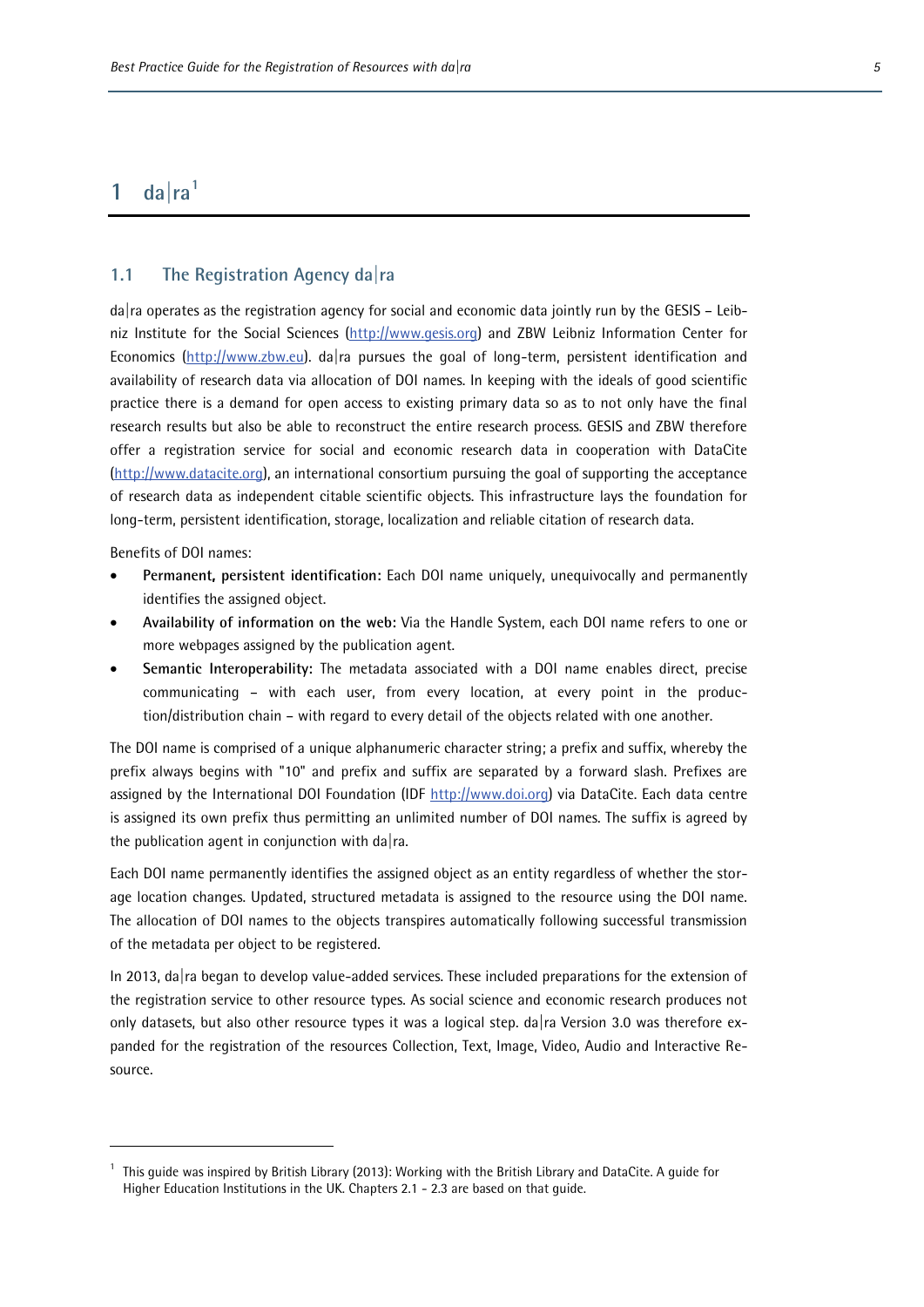#### <span id="page-7-0"></span>**1.2 da|ra DOI Registration**

da|ra obtains the DOI names via the GESIS membership in DataCite. DataCite is accredited as an official DOI registration agency within the DOI foundation (IDF [http://www.doi.org\)](http://www.doi.org/).

TIB Hanover [\(http://www.tib.uni-hannover.de/\)](http://www.tib.uni-hannover.de/) acts as a managing agent of DataCite and organizes the control of prefixes and the connection to IDF. The figuration of the suffixes is done by the publication agents and is determined in the Service Level Agreement $^2$  $^2$ .

da|ra governs the assignment of DOI names. It functions as the DOI allocation agency and is not commercially oriented. Besides the DOI allocation, da ra is responsible for the elaboration of the service agreement (Service Level Agreement) together with the publication agents as well as for the administration of metadata. The data centres are responsible for both the maintenance and the storage of metadata.

Ensuring that metadata is persistent does not exclude its modifiability: data producers have the opportunity to amend the metadata whenever and as often as needed.

<span id="page-7-1"></span><sup>&</sup>lt;sup>2</sup> da|ra [Service Level Agreement](http://www.da-ra.de/en/about-us/da-ra-policy/service-level-agreement/) (February 2014)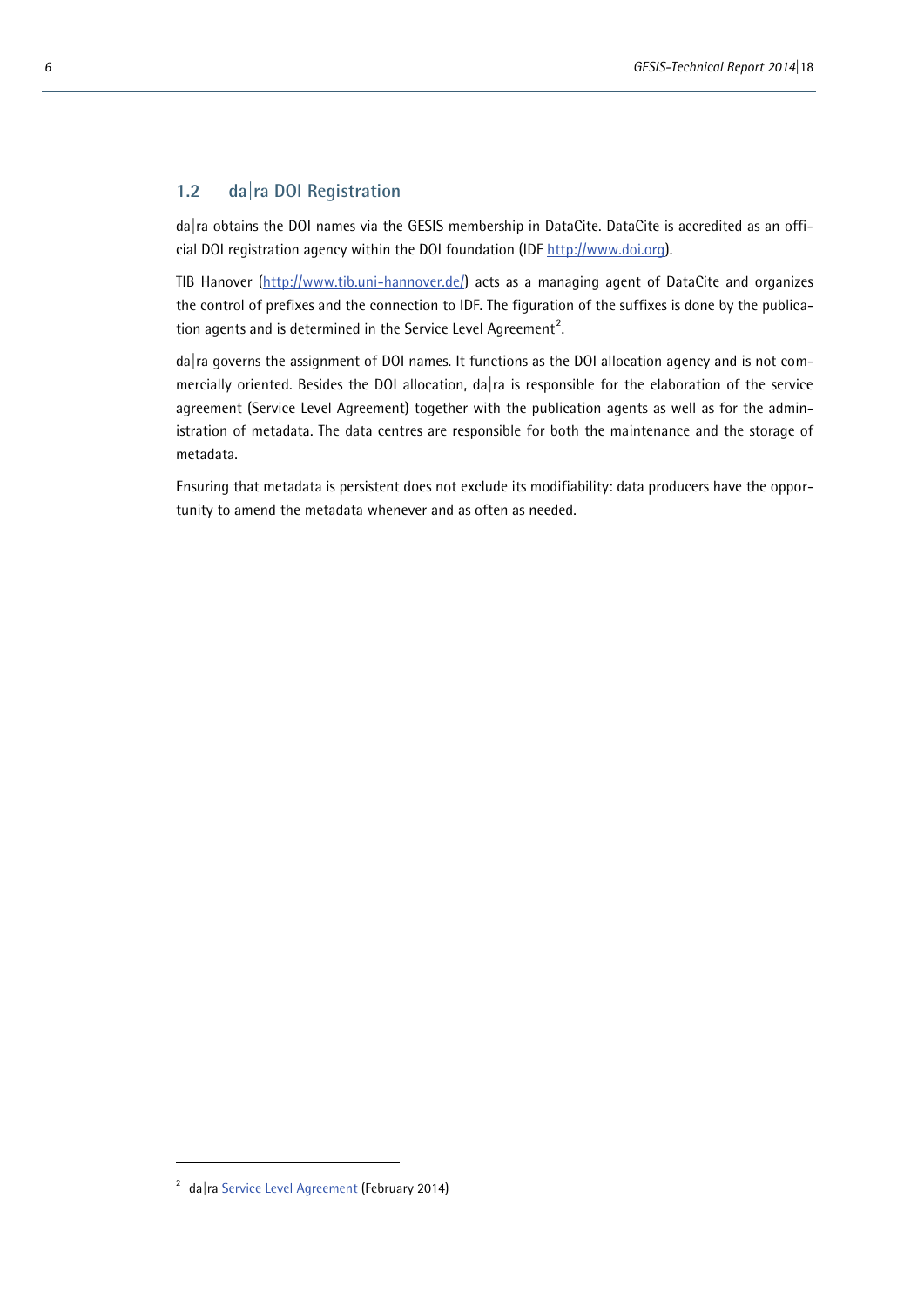### <span id="page-8-0"></span>**2 How does DOI registration work?**

#### <span id="page-8-1"></span>**2.1 Relation da|ra - DataCite**

You can become a publication agent with the Registration Agency for Social and Economic Data da ra. da|ra is a member of DataCite and sends a part of the delivered metadata to DataCite. DataCite is a member of the International DOI Foundation (IDF) and one of a handful of registration agencies (e. g. also CrossRef) which have the authority to allocate DOI names. It is the only agency that focuses on identifiers for research data. da|ra has the authority to allocate DataCite DOI prefixes to its publication agents.



<span id="page-8-2"></span>*Figure 1*: Metadata delivery

#### **2.2 What is meant by DOI resolution?**

DOI resolution is made possible by the Handle system technology developed by CNRI [\(http://www.cnri.reston.va.us/\)](http://www.cnri.reston.va.us/). Simply enter the text string doi.org, followed by the DOI name in the address bar of a preferred browser.



*Figure 2*: DOI resolution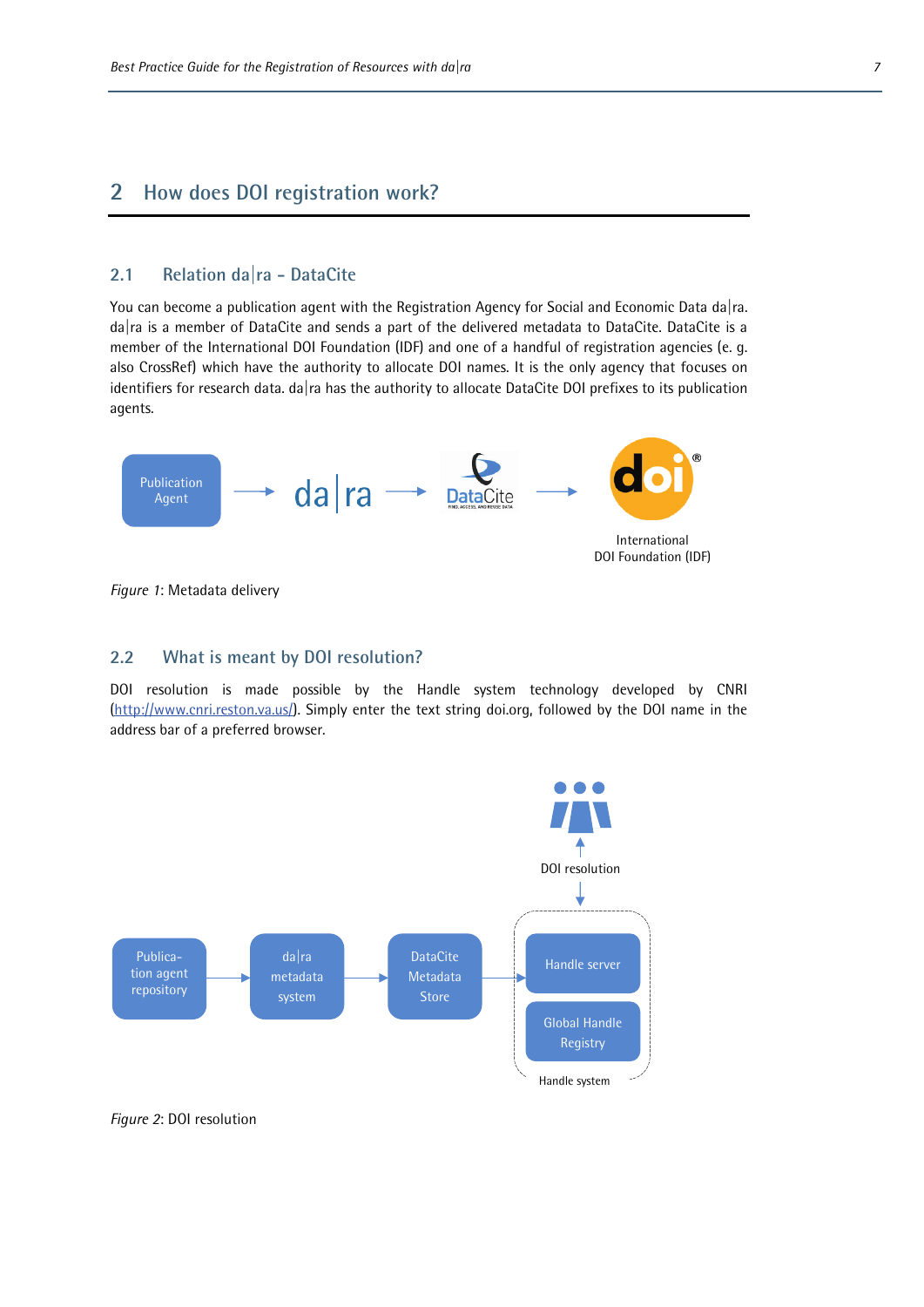An example: A DOI name of the form 10.4232/1.10059 would be resolved from the address: "http://doi.org/10.4232/1.10059".

To make it easier for users to access an object linked with a DOI name, DataCite as well as da|ra offer a so-called Resolver (Handle System Proxy) which offers fast and easy resolution of a DOI name.

A DOI name resolves to a landing page where metadata information is stored. Access to the dataset will be determined by the present conditions of the storage location. The intended goal is to gain direct access to the dataset with the next click. Within DataCite it is Best Practice to resolve a DOI name to a corresponding landing page.

#### <span id="page-9-0"></span>**2.3 Checklist for DOI registration**

#### **You have the authority to assign DOI names to your data**

If you do not own the data you must have permission from the data owner/creator to assign DOI names.

#### **You can guarantee data persistence**

Before signing a Service Level Agreement<sup>[3](#page-9-3)</sup> with da ra you might be asked to demonstrate a commitment to maintaining your data in an accessible and usable form for the long term.

#### **The data is accessible to external users**

The central aim of DataCite is to make research data citable, therefore DOI names are not suitable for data that is completely unavailable to users outside your institution.

We understand that, for certain types of data, it may be necessary to impose access restrictions or embargoes. In such cases, information about how to obtain and use the data should be made clear at the point of access (i. e. the landing page).

#### **The data has citation potential**

In other words, it is likely to be of interest to other researchers/users and may be cited in future works.

#### <span id="page-9-1"></span>**2.4 Publication agent responsibilities**

Potential publication agents are organizations, or units thereof, that can demonstrably fulfill the requirements for digital objects, metadata and storage systems listed in the currently valid da  $ra$  Policy. To guarantee permanent and reliable data accessibility in the sense of the concept of the persistent identifier is the foremost priority.

#### <span id="page-9-2"></span>**2.5 da|ra responsibilities**

The non-profit organization da|ra acts as the issuing agent for assigning DOI names in accordance with the principles of DataCite. da|ra is operated by GESIS (for social sciences data) and ZBW (for economic data) and is responsible for managing the related service level agreements with publication agents and administering metadata.

<span id="page-9-3"></span><sup>&</sup>lt;sup>3</sup> da|ra [Service Level Agreement](http://www.da-ra.de/en/about-us/da-ra-policy/service-level-agreement/) (February 2014)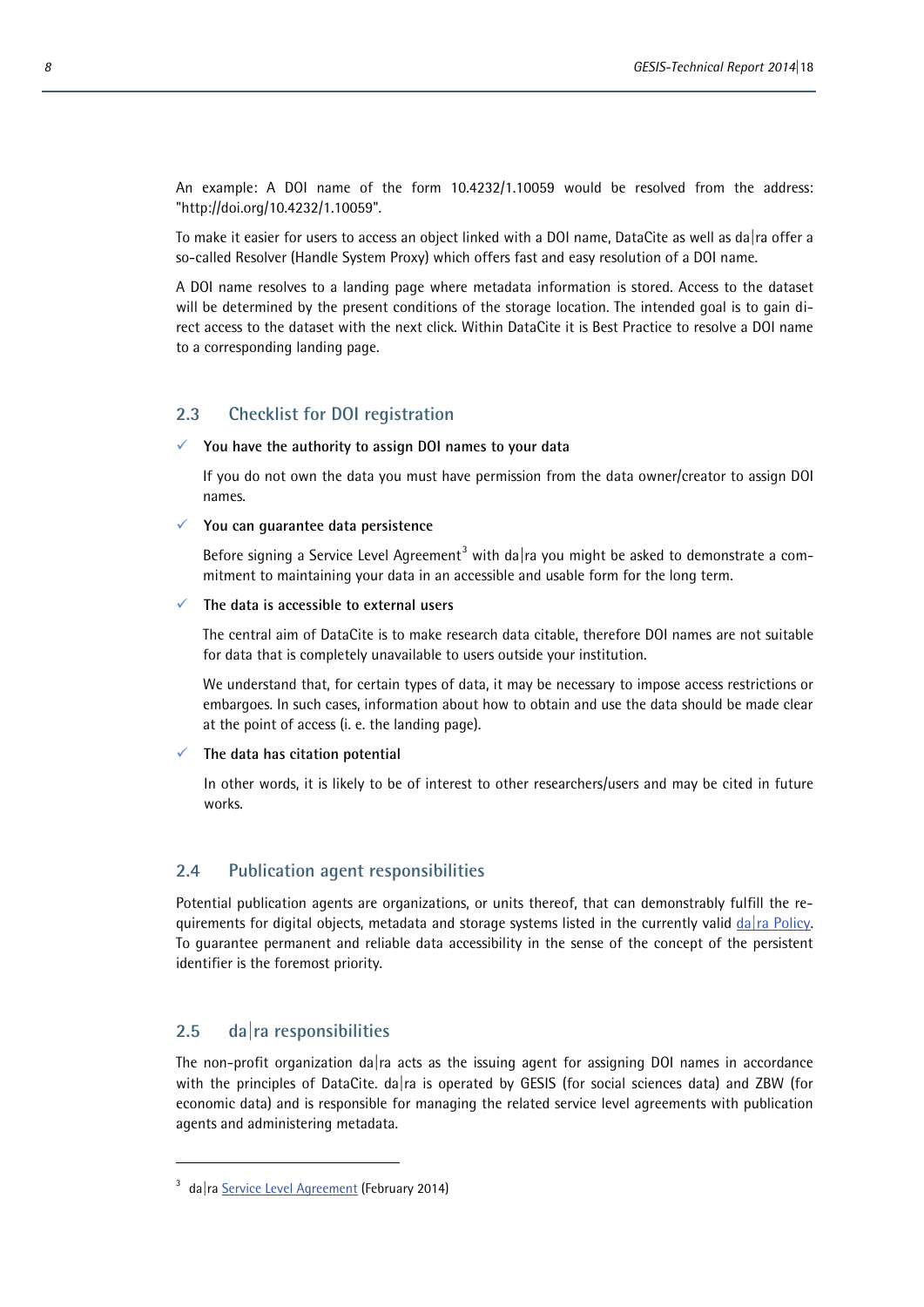## <span id="page-10-0"></span>**3 What is a Digital Object Identifier?**

A Digital Object Identifier (DOI) is a permanent, persistent identifier used for citing and linking electronic resources (texts, research data or other content). Updated, structured metadata is assigned to the document using the DOI name.

A DOI is not case sensitive, i. e. there is no distinction between capital and lowercase letters in a text string (for example, 10.1392/roma081203 is the same as 10.1392/ROMA081203). This identifier is purely a simple character string and outside of the DOI system, nothing can be derived from it.

The DOI name is comprised of a unique alphanumeric character sequence. The syntax of a DOI name consists of a **prefix** and a **suffix**. Both are separated by a forward slash ( $\binom{n}{m}$ ).



Prefixes are assigned by the DOI Foundation via DataCite/da|ra. The suffix is agreed on by the publication agent in conjunction with da|ra. An automatic generation via da|ra is possible as well. The suffix is arranged and declared in the form following the general structure conformable to § 2 of the Service [Level Agreement](http://www.da-ra.de/en/about-us/da-ra-policy/service-level-agreement/) (SLA):

- (1) XX registers objects on [study level. I.e. one DOI name can be linked with several data sets of a certain study.] [data set level] [article level] […] Revisions of the granularity are feasible according to prior agreement of da|ra.
- (2) XX receives the DOI-prefix "10.yyyyy"
- (3) [The suffixes have the following agreed structure: /…][The suffix will be generated automatically by XX.]
- (4) Every suffix has to be biunique within the prefix.
- (5) The domain(s) under which XX will register objects is/are: […] […] … The URLs for all landing pages have to come from this domain. da|ra has to be informed about changes to the domain.

Furthermore please note the following **recommendations** for the design of DOI names:

The suffix should be an opaque string, which is composed of

a sequential number or

 $\overline{a}$ 

**an internal identifier (number).** 

Prefix and suffix are not constrained in their length. As the DOI name can also be used as a Uniform Resource Locator (URL) only the following signs are allowed:

The letters A-Z as well as a-z, the numbers 0-9,  $-$  (hyphen), . (point),  $\_$  (underline), : (colon) and / (for-ward slash, but only in front of an alphanumeric character string).<sup>[4](#page-10-1)</sup>

As an illustration some recommendable examples follow.

<span id="page-10-1"></span><sup>&</sup>lt;sup>4</sup> Not allowed are the following signs: Language-specific vowels (e. g. ä, Ä, B), %, ", #, <, >, }, {, ^, [,],',|,\ and spaces.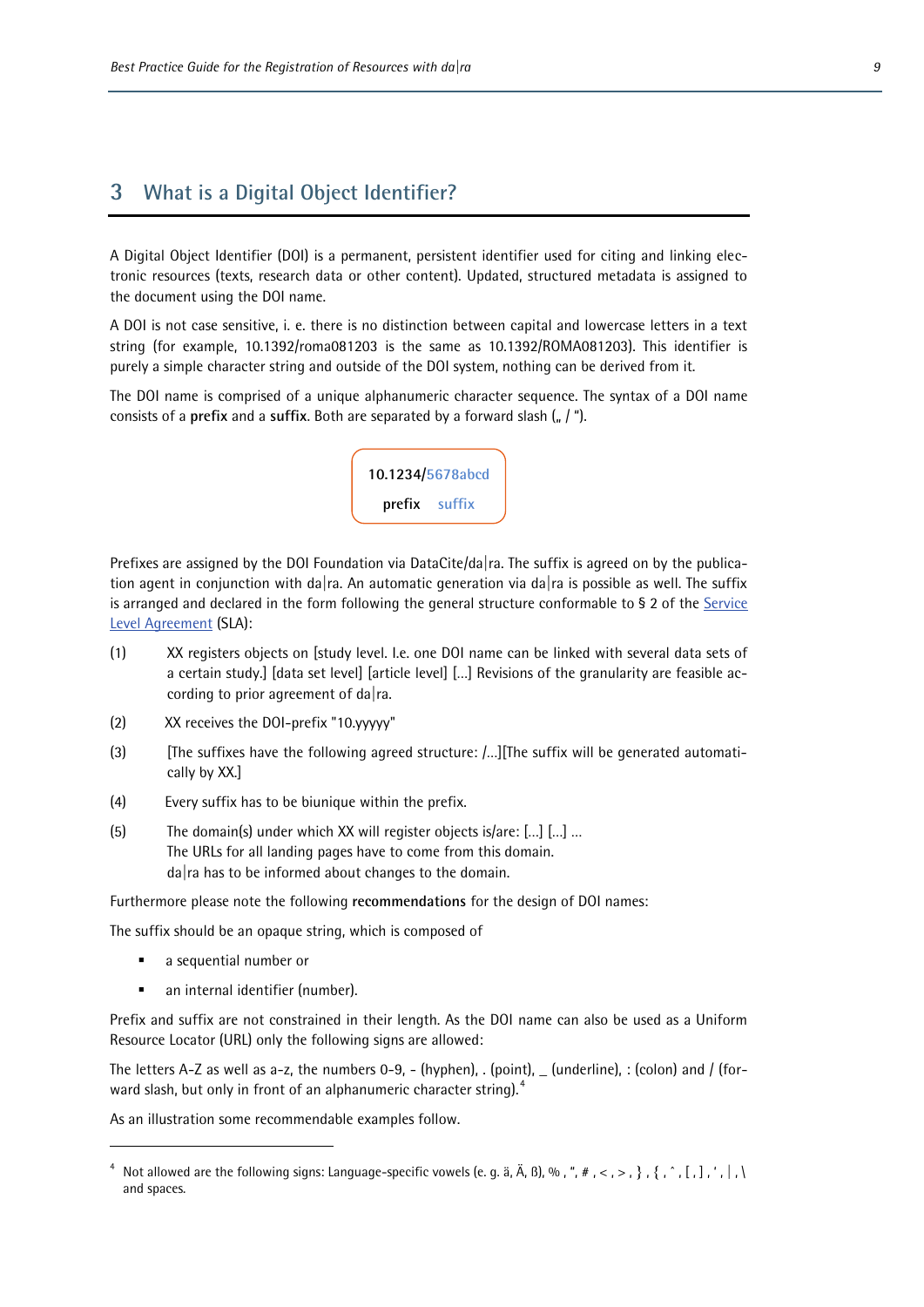# <span id="page-11-0"></span>**3.1 Examples of da|ra suffixes**

These examples are from da|ra publication agents (PA) and show you how a suffix can be designed.

| <b>Complete DOI name</b> | Prefix  | <b>Suffix</b>  | <b>PA</b>   | <b>Comment</b>                                                                  |
|--------------------------|---------|----------------|-------------|---------------------------------------------------------------------------------|
| 10.5157/NEPS:SC6:1.0.0   | 10.5157 | NEPS:SC6:1.0.0 | <b>NEPS</b> | Semantic part (NEPS), internal<br>(SC6) and<br>version<br>identifier<br>(1.0.0) |
| 10.5684/soep.v27         | 10.5684 | soep. $v27$    | <b>SOEP</b> | Semantic part (soep) and ver-<br>sion $(v27)$                                   |
| 10.4232/1.11004          | 10.4232 | 1.11004        | GESIS       | Sequential number                                                               |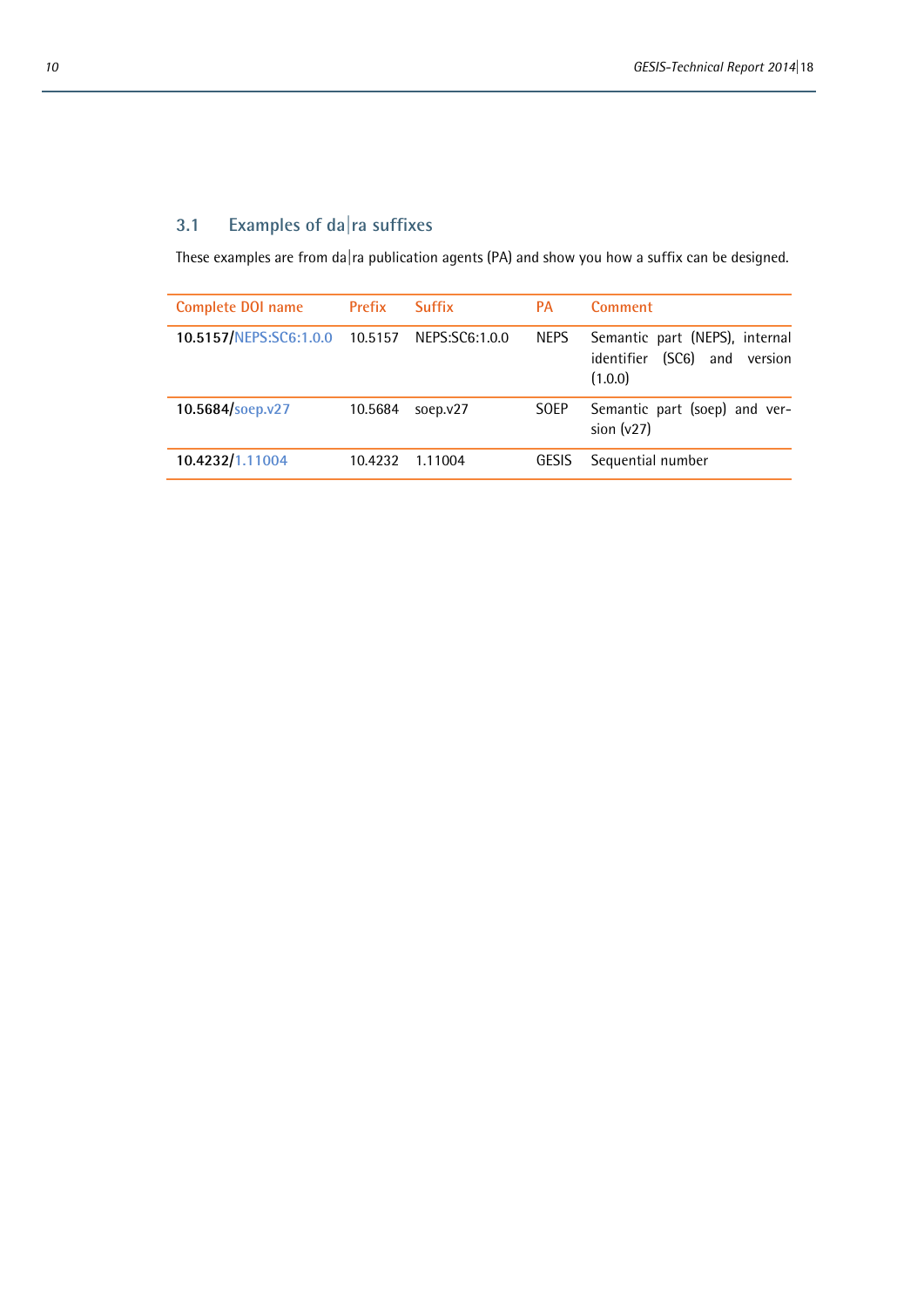### <span id="page-12-0"></span>**4 da|ra Metadata Schema**

The da|ra Metadata Schema is a list of core metadata properties chosen for the identification of data and retrieval purposes. Each DOI name is linked to a set of metadata, a collection of bibliographical and content information, which describe in detail the registered resources (title, author, publication date, copyright etc.) and present the properties of resources, their structure and contextual relations.

The da|ra Metadata Schema provides a determined number of mandatory elements – core properties –, that have to be submitted by the publication agent at the time of registration.

#### <span id="page-12-1"></span>**4.1 Mandatory da|ra metadata properties**

There are six mandatory metadata properties in the da|ra Metadata Schema (currently Version 3.1;  $doi:10.4232/10.$ mdsdoc.3.1) that have to be provided when you register a DOI name via dalra:

| <b>Property</b>              | <b>Definition</b>                                                                                                                            |
|------------------------------|----------------------------------------------------------------------------------------------------------------------------------------------|
| <b>General Resource Type</b> | The general type of a resource (collection, dataset, text, video,<br>image, audio or interactive resource).                                  |
| <b>Title</b>                 | The title of a resource.                                                                                                                     |
| Creator                      | The name of the principal investigator or author. May be a cor-<br>porate/institutional or a personal name.                                  |
| URL                          | Each DOI name has an URL to which it resolves (landing page).                                                                                |
| <b>Publication Date</b>      | The publication date of the resource submitted by the Publica-<br>tion Agent; possible are format sub-properties date; monthyear<br>or year. |
| Availability (controlled)    | Conditions governing the access to primary resource.                                                                                         |

Note: Once registered, the mandatory metadata should not be changed. Please ensure that the metadata is free of errors.

Publication agents may also choose to use optional properties to identify their resources more clearly. Optional or recommended metadata properties and sub-properties may be updated or added to as required. Please also note the Best Practice recommendations ["Assurance of metadata quality"](#page-20-0).

For all metadata properties the respective names, definitions, attributes, conditions, cardinality (maximum occurrence) as well as value domains are defined. Some properties comply with ISO norms. These norms determine e. g. which code for a language or geographic coverage has to be applied. Controlled vocabularies such as thesauri and classifications are applicable. These vocabularies are complemented by da|ra controlled terms.

Although da|ra complies with the official DataCite Metadata Schema, it has broadened the DataCite metadata by adding some specific properties related to the social sciences and economics. Please note that da|ra reserves the right to share metadata with information indexes and other entities.<sup>[5](#page-12-2)</sup> da|ra metadata are subject to [Creative Commons](https://creativecommons.org/) CC0 license.

 $\overline{a}$ 

<span id="page-12-2"></span><sup>&</sup>lt;sup>5</sup> See da|ra Service Level Agreement and Policy in its respective current form [http://www.da-ra.de/en/about](http://www.da-ra.de/en/about-us/da-ra-policy/)[us/da-ra-policy/.](http://www.da-ra.de/en/about-us/da-ra-policy/)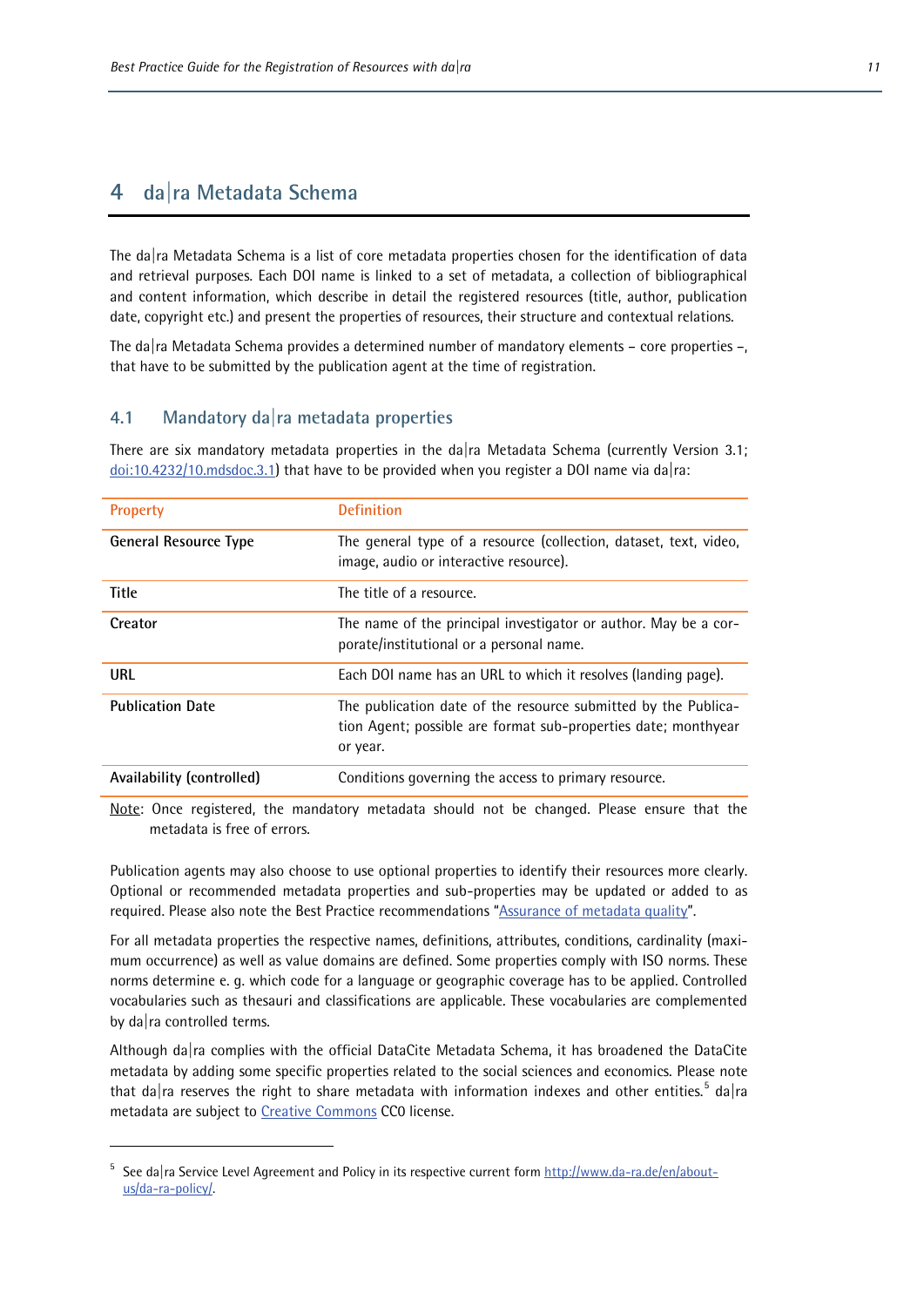# <span id="page-13-0"></span>**5 Citation of resources[6](#page-13-1)**

L

The usage and analysis of research data as well as the publication of research results require information on author, location and identification of data. On the basis of the da  $\vert$ ra Metadata Schema (currently Version 3.1, November 2014) da|ra recommends the following citation style for registered resources, which is also applied in its own information system:

**Creator (Publication date): Title. Version. Publication agent. General resource type. Identifier**

**Creator:** The creators, i. e. primary researchers or authors are displayed in the order in which they were added. Only the name is used for people, not the affiliation. If only an institution is specified as the creator that is used (*see 5.1 example 1*). The data about the creators can include up to five names, beyond that they are abbreviated with 'et. al.' (*see 5.1 example 2*).

**Publication date:** The publication date is the year in which the resource was published in digital form by the publication agent.

**Title:** Here, the main title of the resource and any additional title must be indicated. Additional titles include:

- a) **Other titles:** All subtitles must be stated in the citation. Main and subtitles are separated with ".". Alternative and translated as well as original titles are not quoted in the citation.
- b) **Collective title:** A collective title, if existent, is also specified in the citation (*see 5.1 example 3*).

**Version:** The version represents the version number of the resource.

**Publication agent:** The publication agent is the name of the institution or of the data centre, which has published the resource.

In the da ra information system there are also entries that do not contain any information on the publication agent (entries within the da|ra reference system; see [http://www.da-ra.de/en/for](http://www.da-ra.de/en/for-researchers/reference-data/)[researchers/reference-data/\)](http://www.da-ra.de/en/for-researchers/reference-data/). In the citation generated from these entries no publication agent is listed.

**General resource type:** The general resource type describes the general type of the resource. The resource types include collection, dataset, text, video, image, audio and interactive resource.

**Identifier:** The identifier is the *Digital Object Identifier* (DOI). It is displayed in the citation as a URL link including the necessary resolver and without "doi:".

There are also entries in the da ra information system that do not have a DOI name but only an URL (Uniform Resource Locator). (These are entries within the da|ra reference system; see [http://www.da](http://www.da-ra.de/en/for-researchers/reference-data/)[ra.de/en/for-researchers/reference-data/\)](http://www.da-ra.de/en/for-researchers/reference-data/). In these cases, the last access date follows the URL in the citation.

<span id="page-13-1"></span><sup>6</sup> The recommendations are based on the instructions in the [DataCite Metadata Schema](http://dx.doi.org/doi:10.5438/0005) Version 3.1 (November 2014) <http://doi.org/10.5438/0010>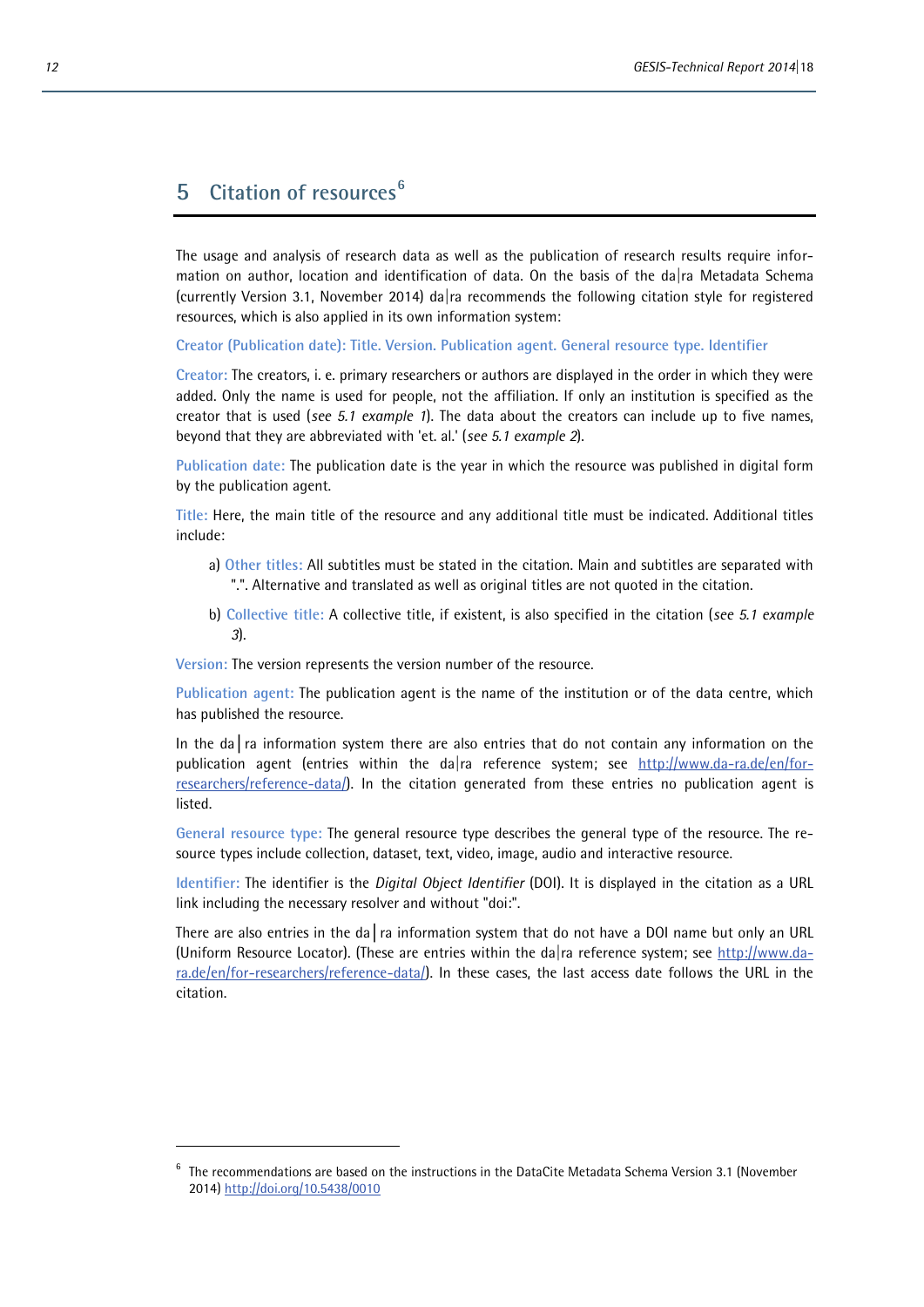#### <span id="page-14-0"></span>**5.1 Examples for resource citations**

These citation examples describe resources of da|ra publication agents. They show you how the optimal data citation should look like and how the citation for registered resources is implemented in the da|ra information system respectively.

GESIS Panel Team (2014): GESIS Panel - Standard Edition. Version: 2.0.0. GESIS Datenarchiv. Dataset. <http://doi.org/10.4232/1.11947>

Markowski, Radoslaw; Gebethner, Stanislaw; Grabowska, Mirosława; Grzelak, Paweł; Jasiewicz, Krysztof et. al. (2006): Polish National Election Study 2000 (PGSW). Version: 1.0.0. GESIS Data Archive. Dataset. <http://doi.org/10.4232/1.4334>

Wagner, Michael; Valdés Cifuentes, Isabel (2014): The Pluralisation of Living Arrangements – A Continuous Trend?. Comparative Population Studies. Version: 1.0.0. CPoS – Federal Institute for Population Research (BiB). Text.<http://doi.org/10.12765/CPoS-2014-03en>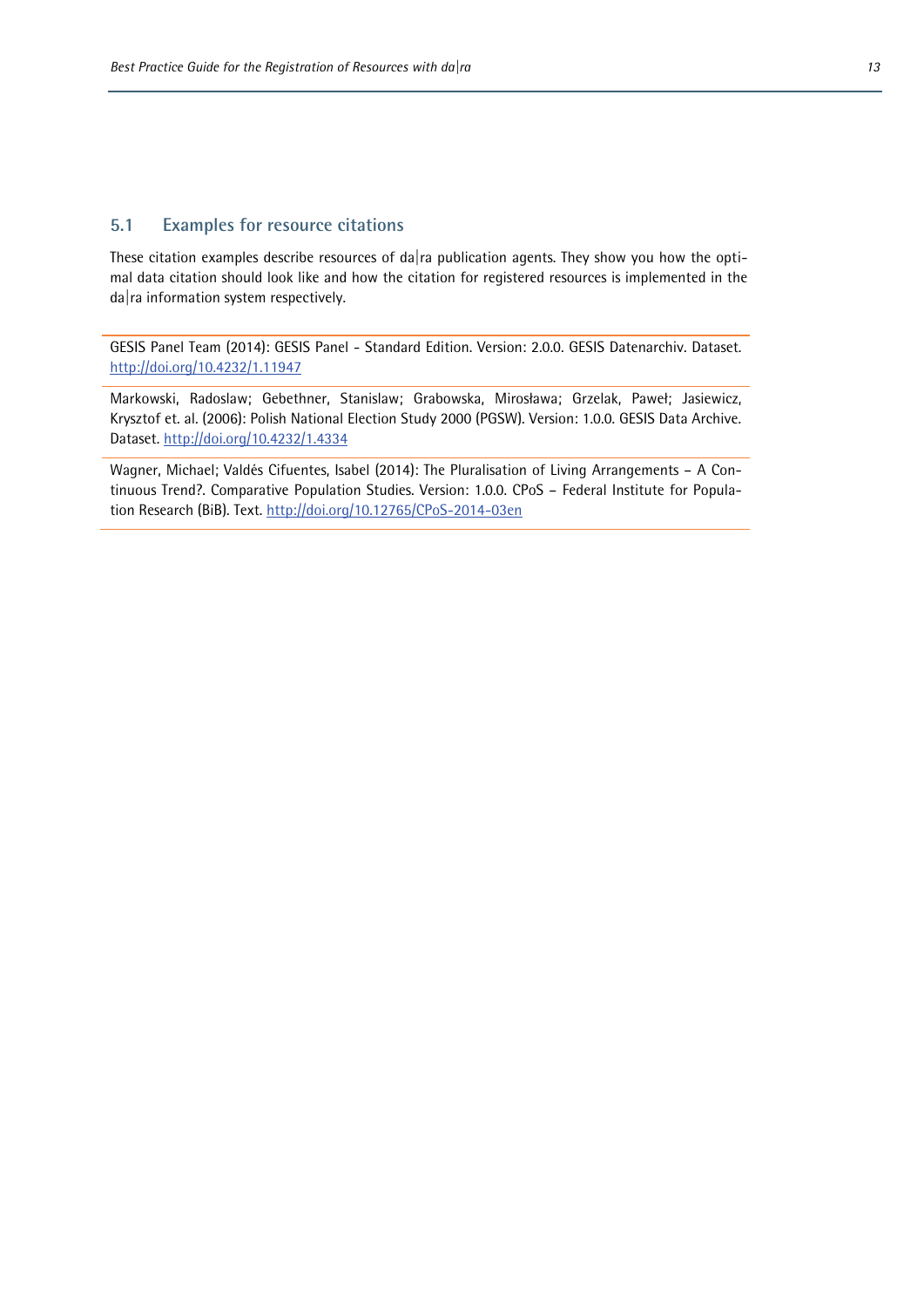# <span id="page-15-0"></span>**6 Versioning**

The versioning is critical for the long-term preservation of resources. This chapter serves to provide you with an overview of the process of versioning and to answer first questions that may arise. If something should remain unclear, you can contact us via the da  $ra$  contact form [\(http://www.da](http://www.da-ra.de/en/contact/)[ra.de/en/contact/\)](http://www.da-ra.de/en/contact/)

In general the following aspects should be considered regarding versioning: $^7$  $^7$ 

- An object with an assigned DOI name should not be changed.
- **Each change must be saved as a new version and a new DOI name must be assigned.**
- The publication agent is responsible for versioning.

At the beginning, it is useful to define milestone versions of the resource and to store those separately. Changes in these milestone versions should be documented and saved as a new version (see first example below). There are various ways to formulate versioning.

However this is essential: unity and system!

Our recommendations regarding versioning (three-digit version number X.X.X):

- Increase of the first digit if new data is added (e. g. waves, samples etc.)
- Change of the second digit if corrections are made, which influence the analysis (e. g. change of values of respondents)
- **If the documentation is changed or emended (typing error or more detailed text added etc.)** only the third digit will be increased

As an illustration some recommendable examples follow.

<span id="page-15-1"></span><sup>&</sup>lt;sup>7</sup> From  $\frac{d}{d}$  ra Policy Version 2.2 (March 2013)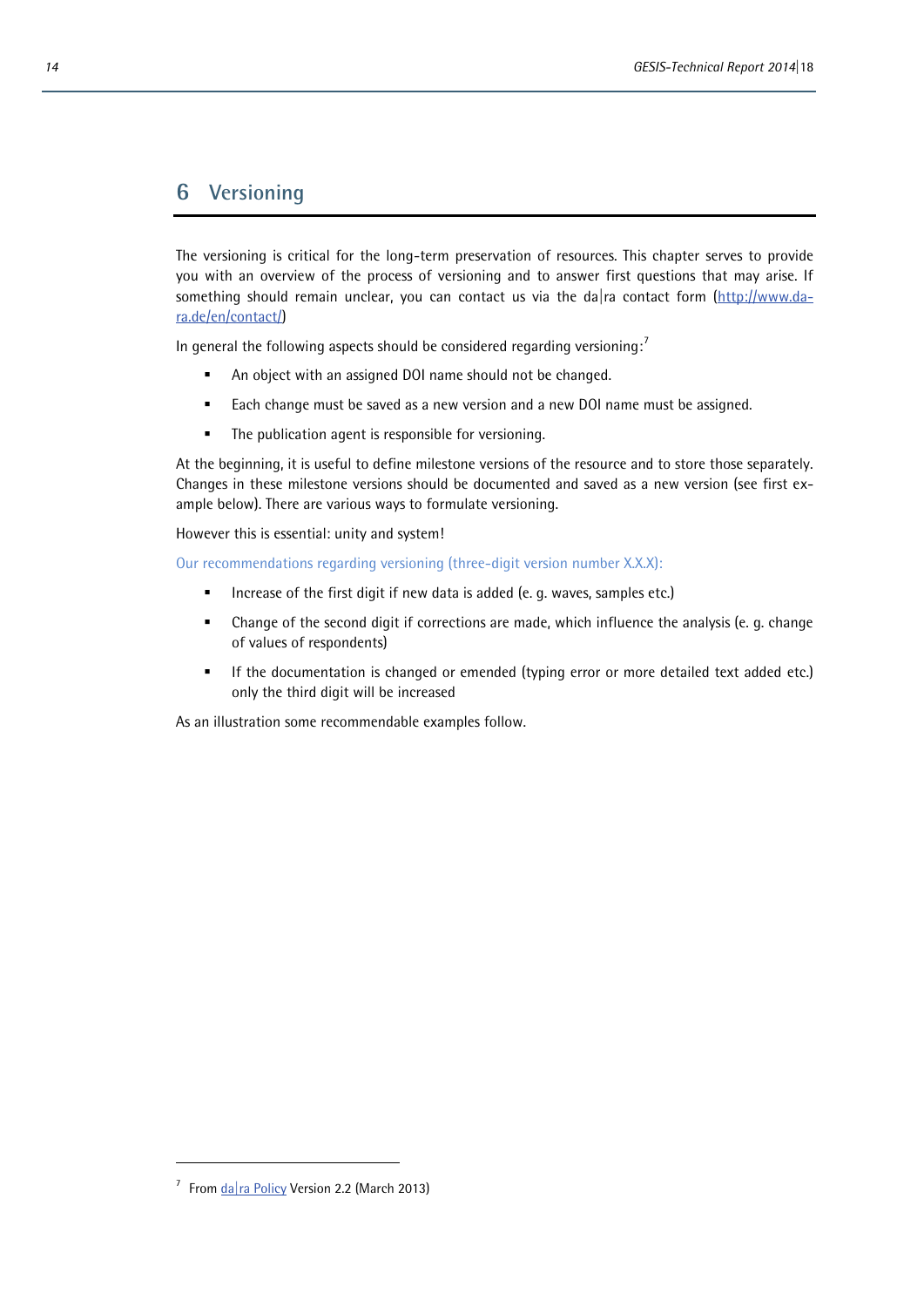# <span id="page-16-0"></span>**6.1 Examples for the versioning of resources**

These examples describe resources of da|ra and DataCite publication agents and show you how the versioning of objects should ideally look like.

| Resource (e. q. dataset)                                                                              | Information about versioning                                                                   |  |
|-------------------------------------------------------------------------------------------------------|------------------------------------------------------------------------------------------------|--|
| Schmitt-Beck, Rüdiger et al. (2009): Short-term                                                       | 1.0.0 was Pre-Release doi:10.4232/1.10364                                                      |  |
| Campaign Panel (GLES). Version 3.0.0. GESIS - Leib-<br>niz-Institute for Social Sciences. Dataset.    | 2.0.0 The dataset has been supplemented with<br>the missing weights (cross-sectional and panel |  |
| doi:10.4232/1.11131.                                                                                  | weights)                                                                                       |  |
| http://doi.org/10.4232/1.11131                                                                        | doi: 10.4232/1.10365                                                                           |  |
|                                                                                                       | 3.0.0 Incorrect values were replaced and new<br>variables added                                |  |
|                                                                                                       | doi:10.4232/1.11131                                                                            |  |
| Office for National Statistics (2012): Quarterly                                                      | 1. Edition was the release                                                                     |  |
| Labour Force Survey 1992-2011: Secure Data Ser-<br>vice Access, 3. Edition, UK Data Archive, Dataset. | 2. Edition minor changes and DOI created<br>doi:10.5255/UKDA-SN-6727-1                         |  |
| doi:10.5255/UKDA-SN-6727-2.<br>http://doi.org/10.5255/UKDA-SN-6727-2                                  | 3. Edition further data was added<br>doi:10.5255/UKDA-SN-6727-2                                |  |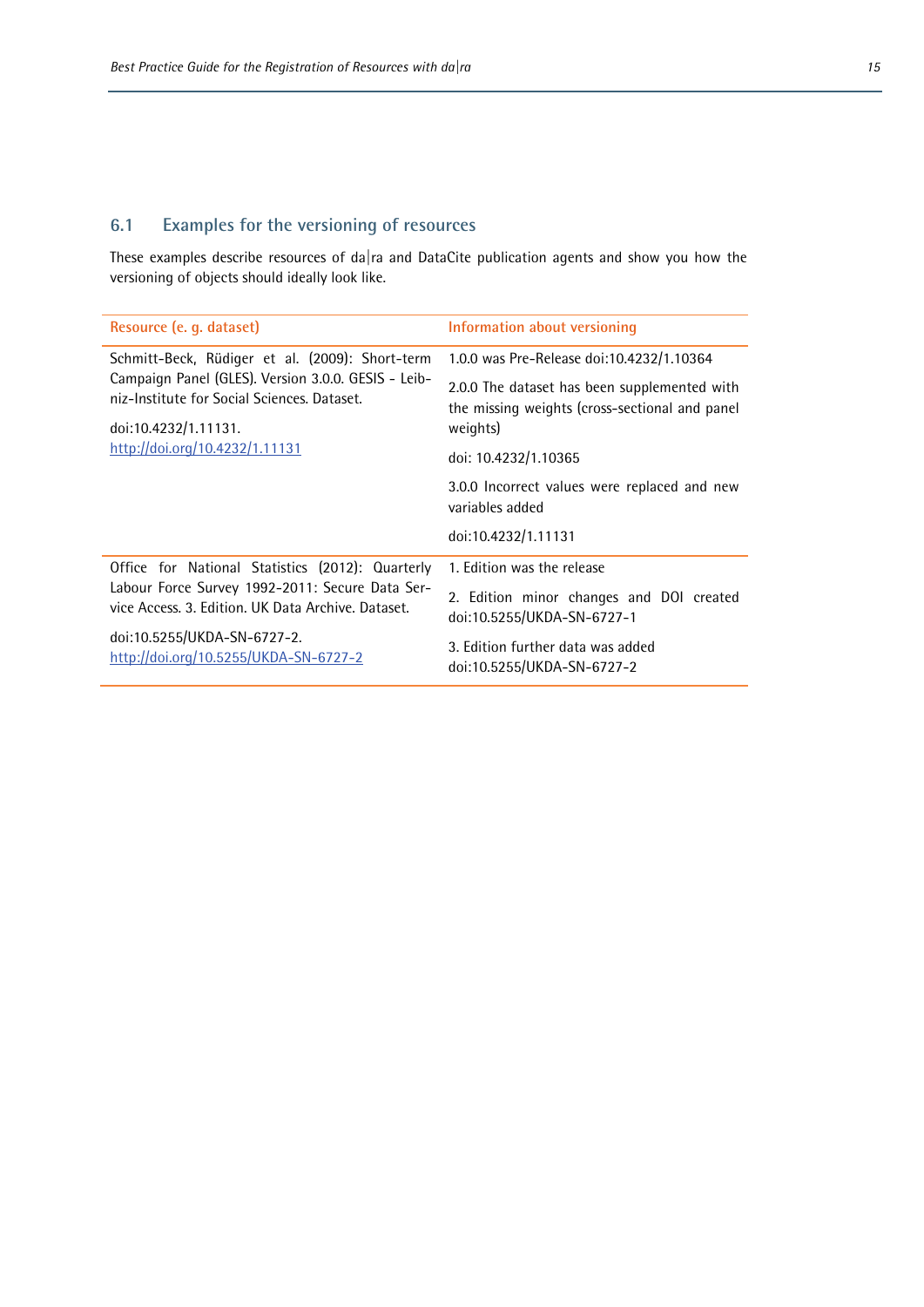# <span id="page-17-0"></span>**7 Granularity**

Granularity is an important aspect when registering research data. Granularity describes the degree of aggregation of the resource to be registered. Different levels of granularity can be useful depending on discipline or resource.

According to  $\mathsf{da}|\mathsf{ra}$  Policy this is first to note with granularity: $^8$  $^8$ 

The publication agent receives a fixed prefix from da  $|ra$  which must be used for all the objects to be registered. The identification of an object can be executed to any desired level of granularity (element of a file, a file, a file collection, etc.) as the purpose dictates. Recommendations of the IDF [\(http://www.doi.org/hb.html\)](http://www.doi.org/hb.html) should be taken into consideration. The basic granularity will be adhered to when allocating a DOI name in accordance with the SLA.

The **[Service Level Agreement](http://www.da-ra.de/en/about-us/da-ra-policy/service-level-agreement/)** provides for DOI name allocation and granularity the following: [9](#page-17-2)

The publication agent registers objects at the [study-level. i.e. one DOI name can be linked with several data sets of a certain study.] […] Changes in level of granularity are possible by prior agreement with da|ra.

The **[International DOI Foundation](http://www.doi.org/) (IDF)** comments on granularity as follows: [10](#page-17-3)

A DOI name can be assigned to any object, regardless of the extent to which that object might be a component part of some larger entity. DOI names can be assigned at any desired degree of precision and granularity that a registrant deems to be appropriate.

When deciding which level of granularity is used to register a resource, the following aspects are crucial:

- 1. Citation: The current citation and research practices among the client's user community: what is likely to be cited?
- 2. The use of data: The needs of various stakeholders: how will funders/publishers/administrators etc. use the data?
- 3. The type of resource: for example a complex dataset may require a more granular identifier structure than a document or image file.
- 4. Sustainability: The client must be able to maintain each item with a DOI in accordance with DataCite client responsibilities.

As an illustration some examples follow.

L

<span id="page-17-1"></span><sup>&</sup>lt;sup>8</sup> See da ra [Policy](http://www.da-ra.de/en/about-us/da-ra-policy/policy/) Version 2.2 (March 2013)

<span id="page-17-2"></span><sup>&</sup>lt;sup>9</sup> See da ra [Service Level Agreement](http://www.da-ra.de/en/about-us/da-ra-policy/service-level-agreement/) (February 2014)

<span id="page-17-3"></span><sup>&</sup>lt;sup>10</sup> See IDF Handbook Chapter 2.3.2 "Granularity[" http://doi.org/10.1000/182](http://doi.org/10.1000/182)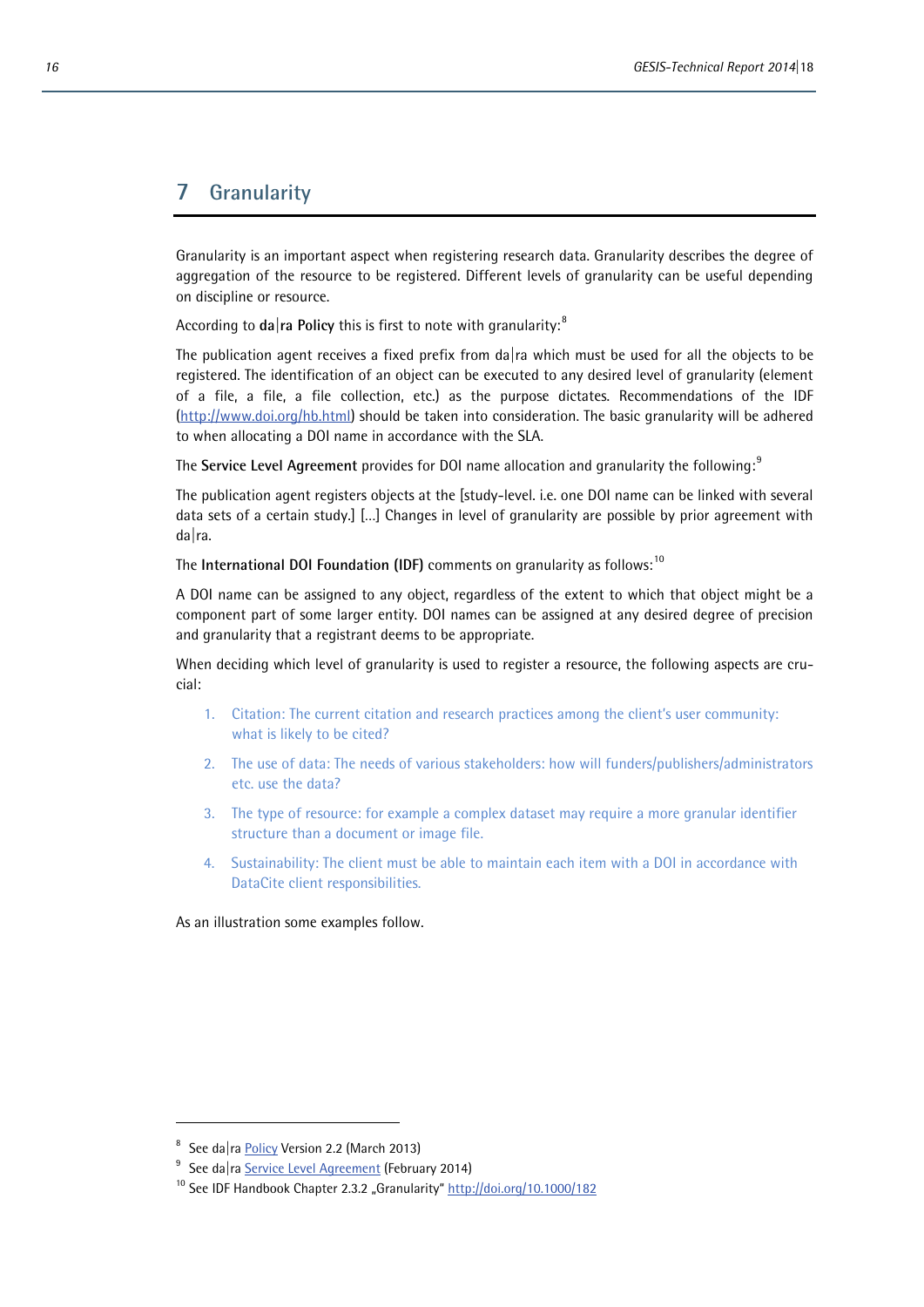# <span id="page-18-0"></span>**7.1 Examples for granularity**

| <b>Resource type</b> | Possible levels of granularity                                                                                      | <b>Examples (fictitious)</b>                                                              |
|----------------------|---------------------------------------------------------------------------------------------------------------------|-------------------------------------------------------------------------------------------|
| <b>Dataset</b>       | A study                                                                                                             | Panel study "Test"                                                                        |
|                      | A particular survey year/wave of this<br>study                                                                      | Survey year 2005 of the panel study<br>"Test"                                             |
|                      | A specific sample (subsample) within a<br>survey year/wave of a study                                               | Cohort 4 in survey year 2005 of the<br>panel study "Test"                                 |
|                      | Data type (SUF, PUF, online etc.), file<br>format (EXCEL, SPSS, STATA, R) or the<br>language version of a data file | The STATA-file (.dta) of cohort 4 in<br>survey year 2005 of the panel study<br>"Test"     |
| <b>Text</b>          | A journal                                                                                                           | The journal "Testing"                                                                     |
|                      | A specific issue of this magazine (e. g.<br>language version)                                                       | The journal "Testing" in German                                                           |
|                      | An article within this journal                                                                                      | The article "The panel study "Test"" in<br>the German version of the journal<br>"Testing" |
| Video                | A video (of an interview, participant<br>observation etc.)                                                          | Video of interviews for panel study<br>"Test" in survey year 2005                         |
|                      | A video sequence in the video                                                                                       | Video of interviews from cohort 4                                                         |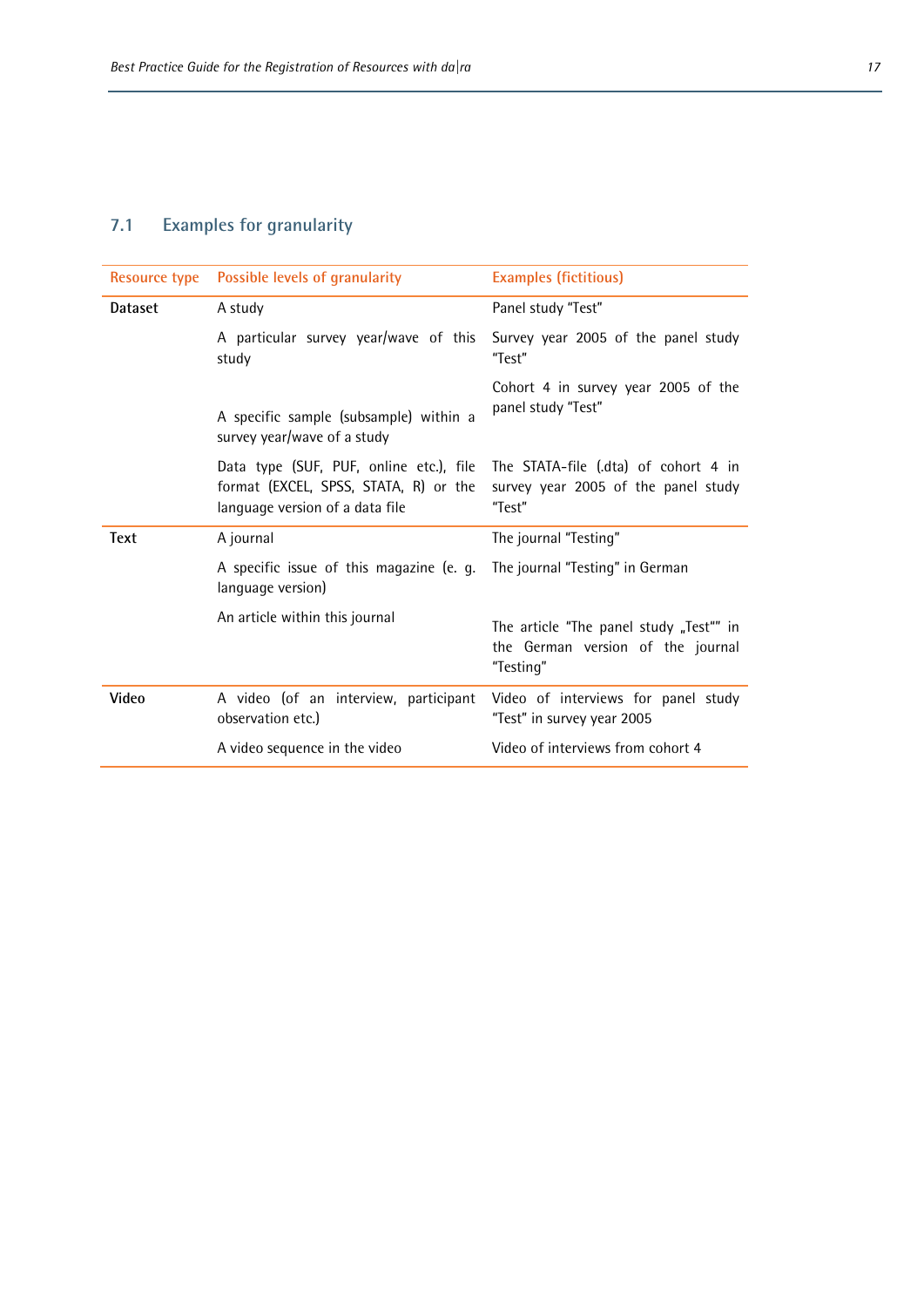# <span id="page-19-0"></span>**8 Assurance of data quality**

The assurance of the data quality of registered resources is the responsibility of the publication agent. This is stated under the item "Quality assurance" in the  $d\alpha$  ra Policy:

"The publication agent is responsible for the quality of the contents of objects. The contents should fulfill the quality standards of the publication agent and be valid according to the rules of good scientific practice in the relevant scientific discipline." $11$ 

It is da|ra a concern to support the publication agents in assuring the quality of the metadata. With this aim da  $|a|$  publishes among other things [Best Practice recommendations,](http://www.da-ra.de/en/about-us/da-ra-policy/best-practice/) validates metadata if the web form is used, uses controlled vocabularies according to ISO standard in the Metadata Schema and provides [advice](http://www.da-ra.de/en/contact/) in various areas of the assurance of metadata quality and citation practice.

The focus however is the self-control and -regulation of the publication agents. Uniform and generally accepted standards for the assurance of data quality have not prevailed so far. Amongst others this is due to the difficulty to agree on a selection and hierarchy of quality criteria and to establish these criteria as binding (Schendera 2007: 13).<sup>[12](#page-19-2)</sup>

A useful instrument for the self-assessment of data quality is the [Data Seal of Approval.](http://www.datasealofapproval.org/) It is used primarily in the English-speaking realm, but is also recommendable for the examination of German data providers. The Data Seal of Approval (DSA) ensures that archived data can still be found, recognized and used in the future. The board of the DSA, which is responsible for the review process and the further development, consists of members of *ICPSR*, *Nestor*, *UK Data Archive and DANS*.

Further seals and norms for publication agents in the German-speaking realm are:

- The [nestor Seal](http://www.langzeitarchivierung.de/Subsites/nestor/EN/nestor-Siegel/siegel_node.html;jsessionid=FDBB32A4EF49A54D27B5EFE01DE08C78.prod-worker2) for Trustworthy Digital Archives
- The [DIN-norm 31644](http://www.nabd.din.de/cmd?level=tpl-art-detailansicht&committeeid=54738855&artid=147058907&languageid=de&bcrumblevel=3) "Criteria for trustworthy digital archives"
- The [ISO-norm 16363](http://www.nl.din.de/cmd?artid=151263066&contextid=nl&bcrumblevel=1&subcommitteeid=75061959&level=tpl-art-detailansicht&committeeid=54739083&languageid=de) "Space data and information transfer systems Audit and certification of trustworthy digital repositories"

Ultimately, good scientific practice includes the assurance of data and metadata quality. Also one should bear in mind that a lack of the assurance of data quality can lead not only to financial losses, but can also damage the reputation of the data producer. Data quality should therefore be a concern of every producer and provider of data. Here, quality goes before quantity!

Further information and assistance can be found here:

- nestor-handbook: A small encyclopedia of digital long-term archiving (only in German)<sup>[13](#page-19-3)</sup>
- Further topic-relevant DIN norms and ISO standards are for example EN ISO 191[14](#page-19-4):2005<sup>14</sup> or DIN 55350-11<sup>[15](#page-19-5)</sup> of the DIN German Institute for Standardization

L

<span id="page-19-1"></span><sup>11</sup> da | ra-Policy, Version 2.2 from March 4th, 2013

<span id="page-19-2"></span><sup>&</sup>lt;sup>12</sup> Schendera, Christian F. G. (2007): Datenqualität mit SPSS. München: Oldenbourg Verlag: 13.

<span id="page-19-3"></span><sup>&</sup>lt;sup>13</sup> Neuroth, H./Oßwald, A./Scheffel, R./Strathmann, S./Huth, K. (Hrsg.) nestor-Hanbuch (Version 2.3) [urn:nbn:de:0008-2010071949.](http://nbn-resolving.de/urn/resolver.pl?urn:nbn:de:0008-2010071949)

<span id="page-19-4"></span><sup>&</sup>lt;sup>14</sup> EN ISO 19114:2005 "Geographic information - Quality evaluation procedures"

<span id="page-19-5"></span><sup>&</sup>lt;sup>15</sup> DIN 55350-11 "Concepts for quality management"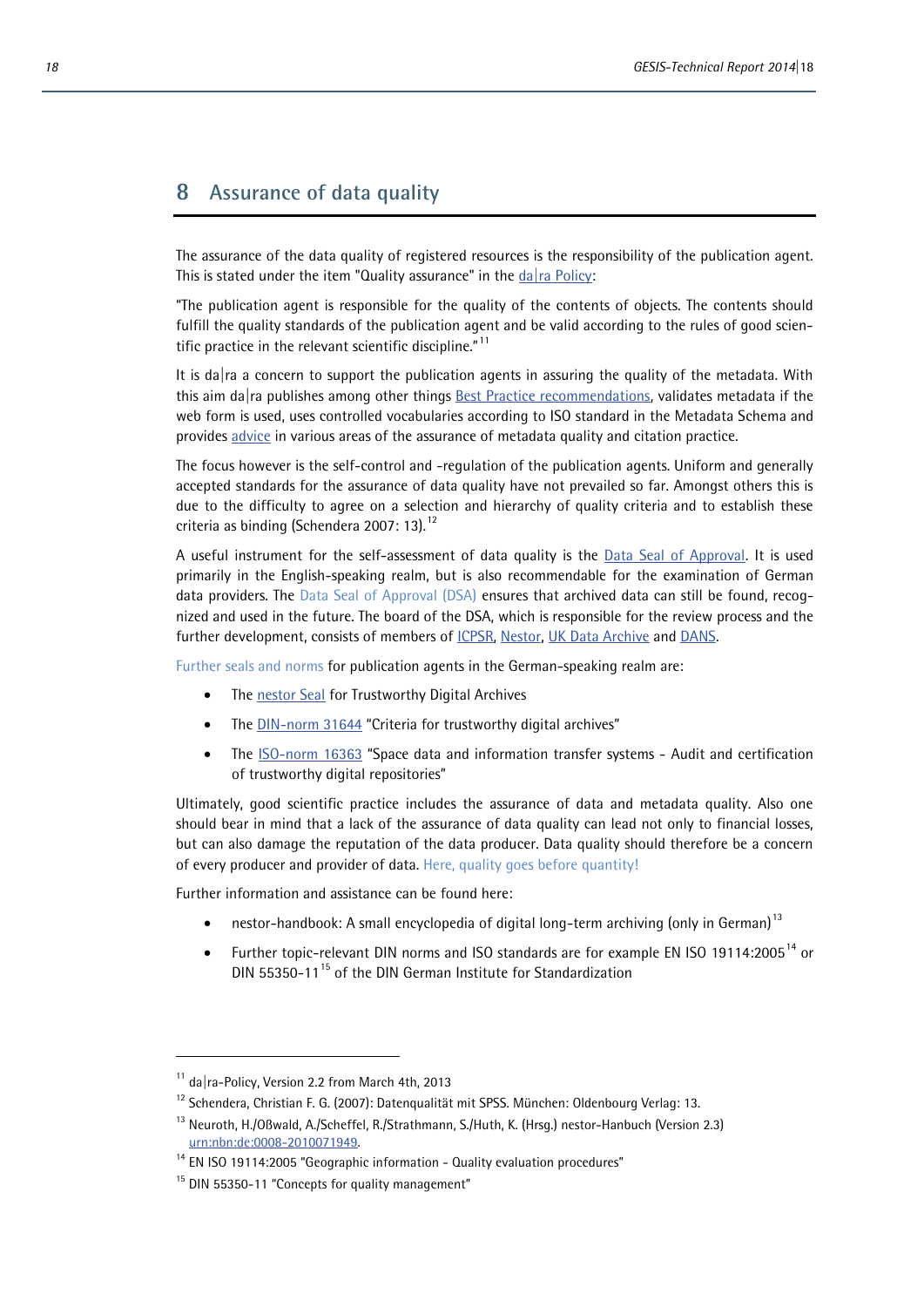# <span id="page-20-0"></span>**9 Assurance of metadata quality**

A high metadata quality is crucial, because this ensures that your data

- can be found, reproduced and reused for secondary analysis in terms of good scientific practice.
- can be linked with other data and data types (such as associated publications).
- can be correctly cited in your own interest.
- become visible after the forwarding by da│ra to other international portals (DataCite Metadata Store) and citation indices (e. g. Data Citation Index).

To increase the international visibility it is important to complete the metadata fields both in German and in English. In addition, other criteria of quality metadata are to be noted  $16$ .

• Accuracy, completeness, provenance, conformance to expectations, logical consistency and coherence, timeliness and accessibility of the metadata.

As the findability also significantly depends on the metadata quality it is advisable to consider the view of potential users of the research data and to reassess the provided metadata thereupon. Metadata quality is not to be confused with data quality (see also ["Assurance of data quality"](#page-19-0)), the transition between the two is however fluent. Thus data can become metadata and vice versa.

The da│ra Metadata Schema (currently 3.1; [doi:10.4232/10.mdsdoc.3.1\)](http://doi.org/10.4232/10.mdsdoc.3.1) is the central prerequisite for securing metadata quality as it offers the possibility to add additional information about the resources in excess of the mandatory properties. This additional information is recommended by da  $|ra|$  and is also in the interest of the publication agents. The da|ra Metadata Schema is based on the Data Documen-tation Initiative<sup>[17](#page-20-2)</sup> (DDI) standard. A formal assessment of metadata correctness is effected automatically through the reconciliation of the submitted metadata in XML format (via API, XML-upload) with the XSD. The assessment for users of the web interface takes place in the background and extensive help texts are available.

A core set of six mandatory fields is the basic condition for the DOI registration. The provision of additional optional elements as well as their child elements is recommended explicitly for the above mentioned reasons. These metadata fields include:

Classification | Keywords | Contributor | Alternative Identifier | Description | Geographic Coverage

Authority files, e. g. the Integrated Authority File (GND) and further controlled vocabularies of the da|ra Metadata Schema give support to simplify and speed up the input. Please note that JEL-Classification can only be added on tertiary subcategory at the moment. Primary and secondary categories are not supported by da|ra 3.1.

L

<span id="page-20-1"></span><sup>&</sup>lt;sup>16</sup> Bruce, Thomas R./Hillmann, Diane I. (2004): The continuum of metadata quality: defining, expressing, exploiting. In: Metadata in Practice. Chicago: American Library Association.

<span id="page-20-2"></span><sup>&</sup>lt;sup>17</sup> Homepage of the Data Documentation Initiative [http://www.ddialliance.org](http://www.ddialliance.org/)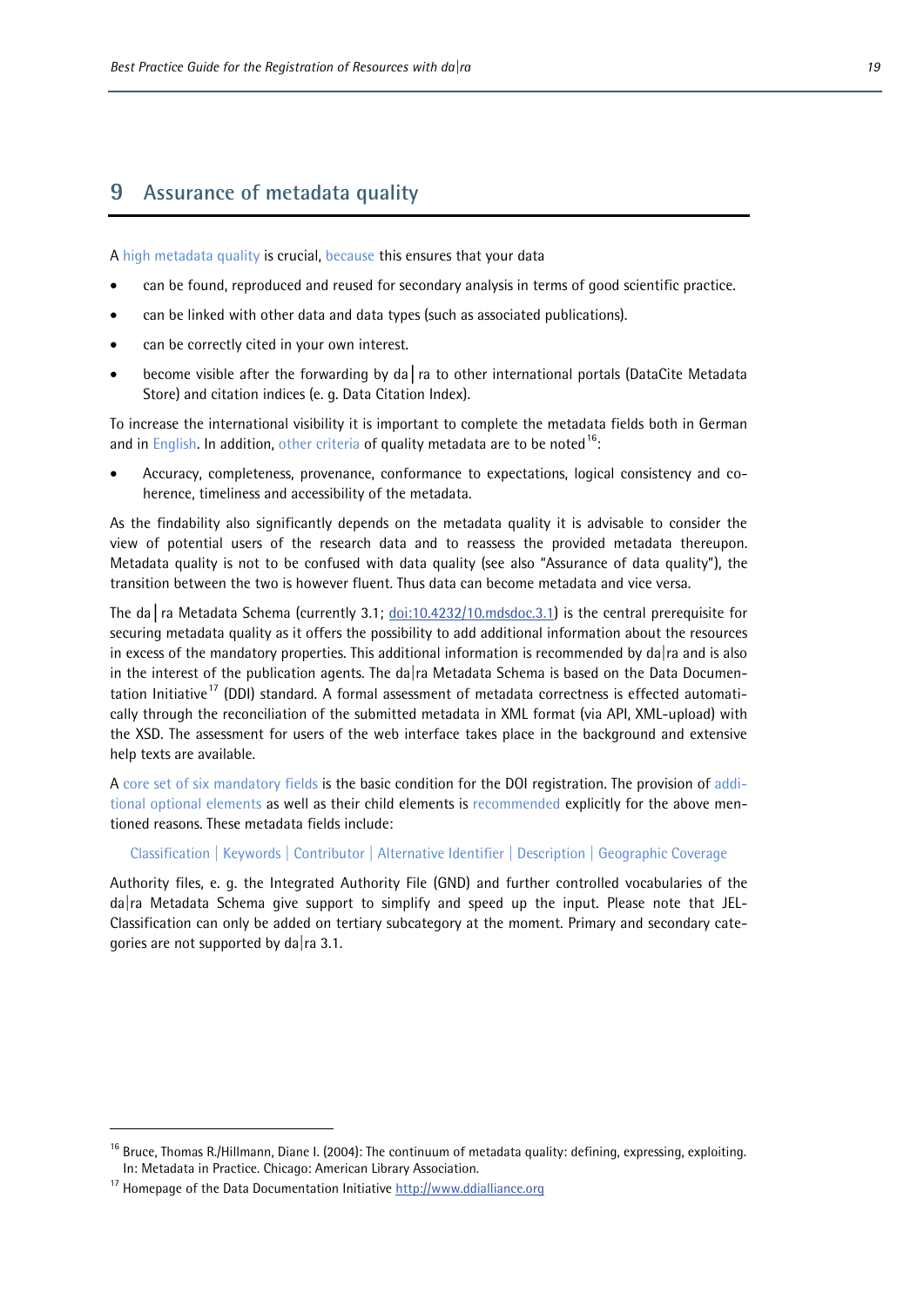### <span id="page-21-0"></span>**9.1 High quality metadata examples from da|ra**

European Values Study Longitudinal Data File 1981-2008 (EVS 1981-2008) (Dataset) [http://bit.ly/metadata\\_EVS\\_1981-2008](http://bit.ly/metadata_EVS_1981-2008)

Going on Pilgrimage Online: the Representation of Shia Rituals on the Internet (Text) http://bit.ly/metadata Going on Pilgrimage Online

Statistical Information System GeroStat (Collection) http://bit.ly/metadata GeroStat

xml examples can be found at [http://www.da-ra.de/en/technical-information/doi-registration/.](http://www.da-ra.de/en/technical-information/doi-registration/)

In addition we offe[r advice](http://www.da-ra.de/en/contact/) on questions concerning the quality of your metadata.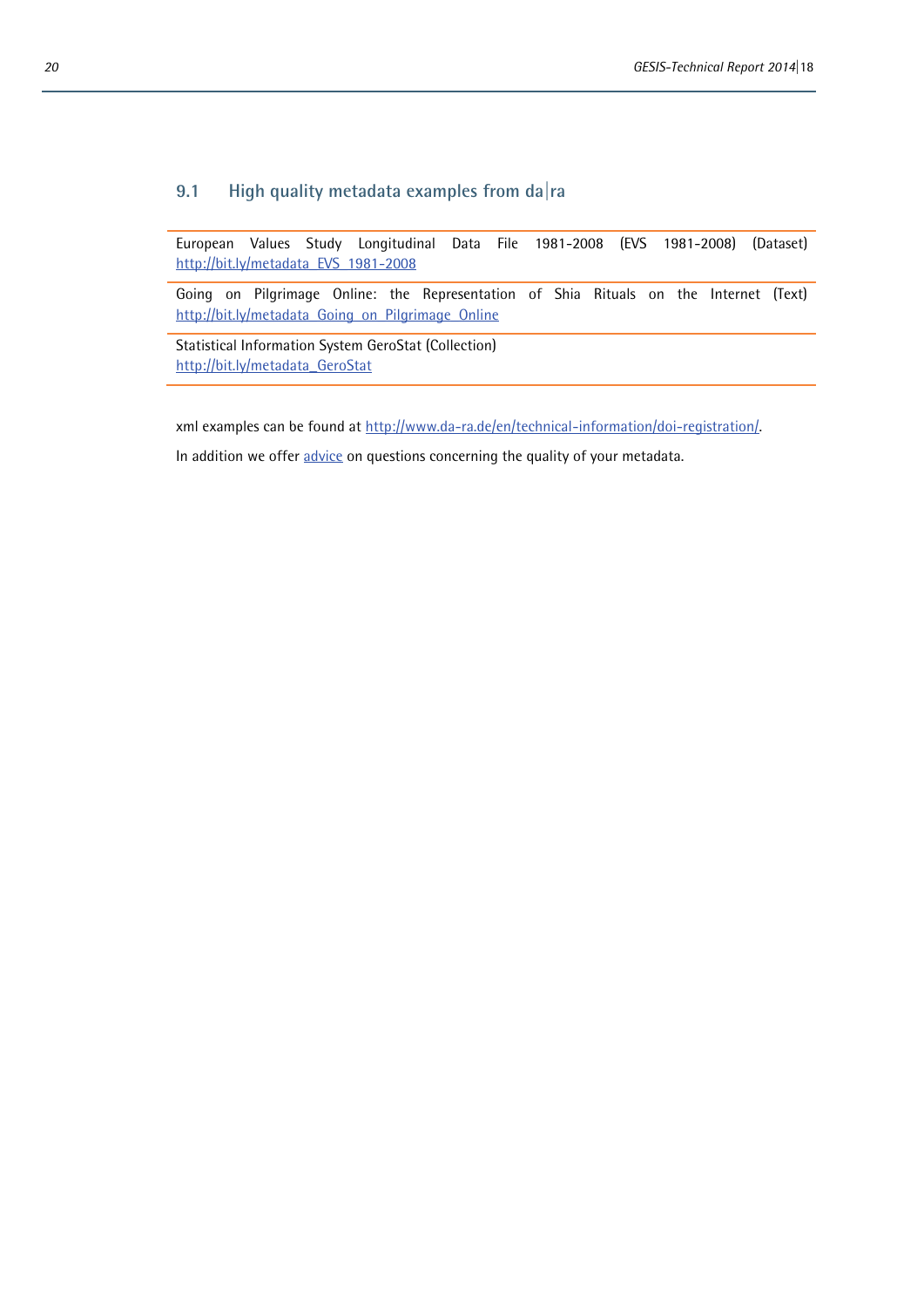# <span id="page-22-0"></span>**10 Linking of resources**

The potential of referencing via a DOI name can be comprehensively taken advantage of through the linking of resources. This results in a network of link, citation and recitation, which can offer great benefits for the traceability of research, secondary analysis and search.

To achieve a high quality of metadata it is important to provide as much information about the resource as possible. Some of this information are links to other resources.

- The naming of related resources using related identifiers<sup>[18](#page-22-1)</sup> can be such a connection (e. g. other versions, modified forms). The related resources can have certain graduations<sup>[19](#page-22-2)</sup>.
- In addition publications to the resource (only primary literature) can be entered in a structured or unstructured way in da|ra and  $-$  if applicable  $-$  the persistent identifier can be specified.

Other identifiers of the resource as well as the primary researcher/author are of great importance for the completion of the information.[20](#page-22-3) These make a precise identification easier and at the same time increase the traceability.

- Further identifiers of the resource can for example be the *Handle*, the *Persistent Uniform Resource Locator (PURL)* or the *Uniform Resource Name (URN)*.
- The primary researcher (person) can be described more accurately via an identifier like the *ORCID iD* or another persistent identifier. This avoids incorrect assignments and citation rates by overlap through name similarity.
- The primary researcher (institution) can for example be described and clearly identified with the identifier of the *Integrated Authority File (GND)* (also Universal Authority File; German: Gemeinsame Normdatei).

The completion of the metadata through the above mentioned information allows da|ra the visualization of the connections between the individual resources.

 $\overline{a}$ 

<span id="page-22-1"></span><sup>&</sup>lt;sup>18</sup> Element 31 "Relation" in the da|ra Metadata Schem[a http://dx.doi.org/10.4232/10.mdsdoc.3.1](http://dx.doi.org/10.4232/10.mdsdoc.3.1)

<span id="page-22-2"></span><sup>&</sup>lt;sup>19</sup> See also the recommendations of the Florida Gulf Coast University Library Services <http://bit.ly/1a1KCek>

<span id="page-22-3"></span><sup>&</sup>lt;sup>20</sup> See da|ra Metadata Schema<http://dx.doi.org/10.4232/10.mdsdoc.3.1>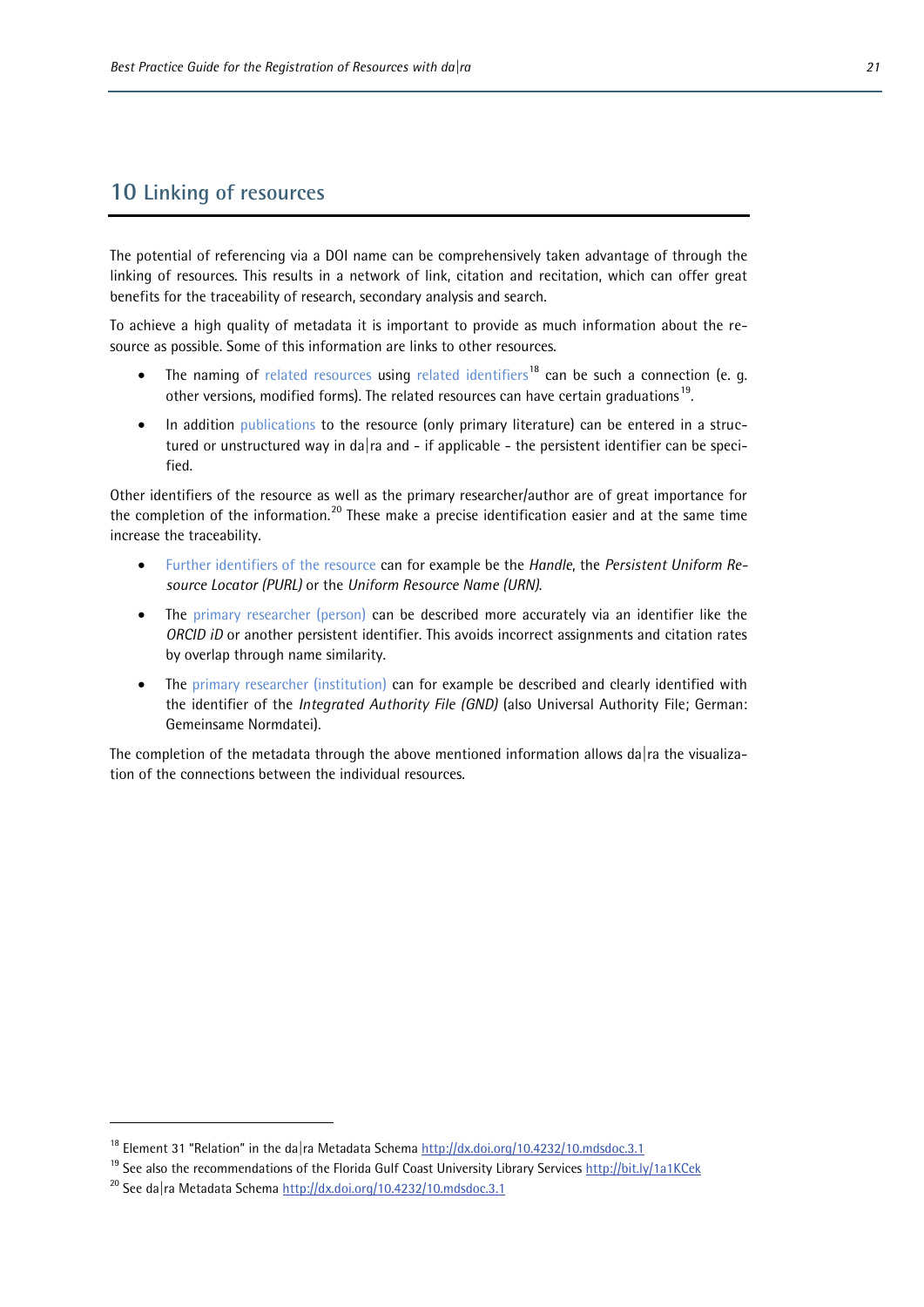# <span id="page-23-0"></span>**10.1 Example for a related resource via related identifier**

Tchernia, Jean-Francois; Puranen, Bi (2006): EVS - European Values Study 1999/2000 (release 2, May 2006) - France. Version: 1.0.0. GESIS Data Archive. Dataset. http://doi.org/10.4232/1.11170

| EVS - European Values Study 1999/2000 (release 2, May<br>2006) - France |                                                                                                                                                              |  |  |
|-------------------------------------------------------------------------|--------------------------------------------------------------------------------------------------------------------------------------------------------------|--|--|
| DOI                                                                     | ₫ 10.4232/1.11170                                                                                                                                            |  |  |
| Version                                                                 | 1.0.0                                                                                                                                                        |  |  |
| Principal Investigator                                                  | • Tchernia, Jean-Francois (Tchernia Etudes Conseil, Paris)<br>• Puranen, Bi (Theseus Institute, Sophia Antipolis (France))                                   |  |  |
| <b>Temporal Coverage</b>                                                | $-1999$                                                                                                                                                      |  |  |
| <b>Related Identifiers</b>                                              | · Is previous version of<br>doi: 10 4232/1 3776<br>• Is part of<br>doi: 10.4232/1.11307                                                                      |  |  |
| <b>Publications</b>                                                     | • The European Values Study: A Third Wave, Source book of<br>the 1999/2000 European Values Study Surveys. Halman,<br>Loek, Tilburg: EVS, WORC, Til  see more |  |  |

See: http://bit.ly/metadata\_EVS\_1999\_2000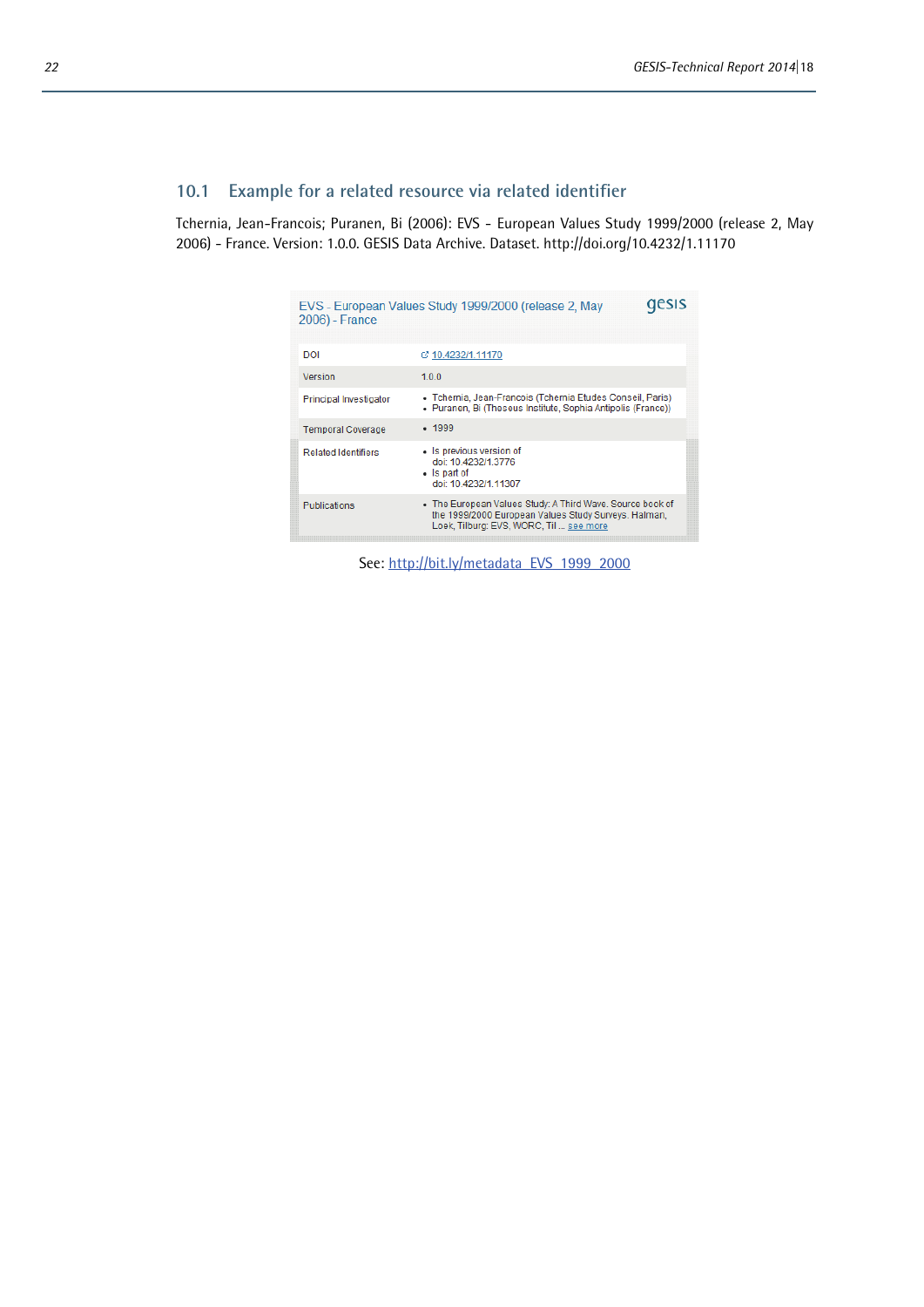# <span id="page-24-0"></span>**11 Glossary**

| <b>DataCite</b>                   | International initiative for establishing easier access to scientific research data;<br>accredited registration agency at IDF                                                                                              |
|-----------------------------------|----------------------------------------------------------------------------------------------------------------------------------------------------------------------------------------------------------------------------|
| $da$ ra                           | Registration agency for social science and economic data, run by GESIS and ZBW                                                                                                                                             |
| DDI                               | Data Documentation Initiative, DDI is an open standard (metadata model) for the<br>description of social science and economic data                                                                                         |
| $\underline{DOL}$                 | Digital Object Identifier                                                                                                                                                                                                  |
| DOI name                          | A (international unique) numerical string, directly identifying the digital object and<br>linking it with current and structured metadata                                                                                  |
| <b>DOI Registration</b><br>Agency | Agency officially accredited as a registration agency at IDF                                                                                                                                                               |
| <b>DOI</b> Allocation<br>Agency   | Agency within the DataCite initative, which allocates DOIs to the publication agent                                                                                                                                        |
| <b>GESIS</b>                      | GESIS Leibniz Institute for the Social Sciences, initiator of the registration agency<br>for social science and economic data (da ra) and partner of the ZBW                                                               |
| Granularity                       | Defined granularity of DOI suffix                                                                                                                                                                                          |
| <b>Handle system</b>              | Application for the allocation and administration of persistent internet identifiers,<br>invented by the Corporation for National Research Initiatives (CNRS); technical<br>infrastructure for the allocation of DOI names |
| IDF                               | International DOI Foundation; founded for the development and administration of<br>the DOI system                                                                                                                          |
| fier                              | Persistent Identi- Unique (location independent) identifier, ensuring reliable access to a digital object<br>beyond a potential system change and over a long period of time                                               |
|                                   | Publication Agent Data provider, who registrates data using DOI names                                                                                                                                                      |
| Service Level<br>Agreement (SLA)  | Agreement between da $ra$ and the data provider (publication agent)                                                                                                                                                        |
| <b>TIB Hannover</b>               | German National Library of Science and Technology<br>University Library Hanover                                                                                                                                            |
| <b>ZBW</b>                        | German National Library of Economics<br>Leibniz Information Centre for Economics; partner of GESIS at the development of<br>the registration agency for social science and economic data (da ra)                           |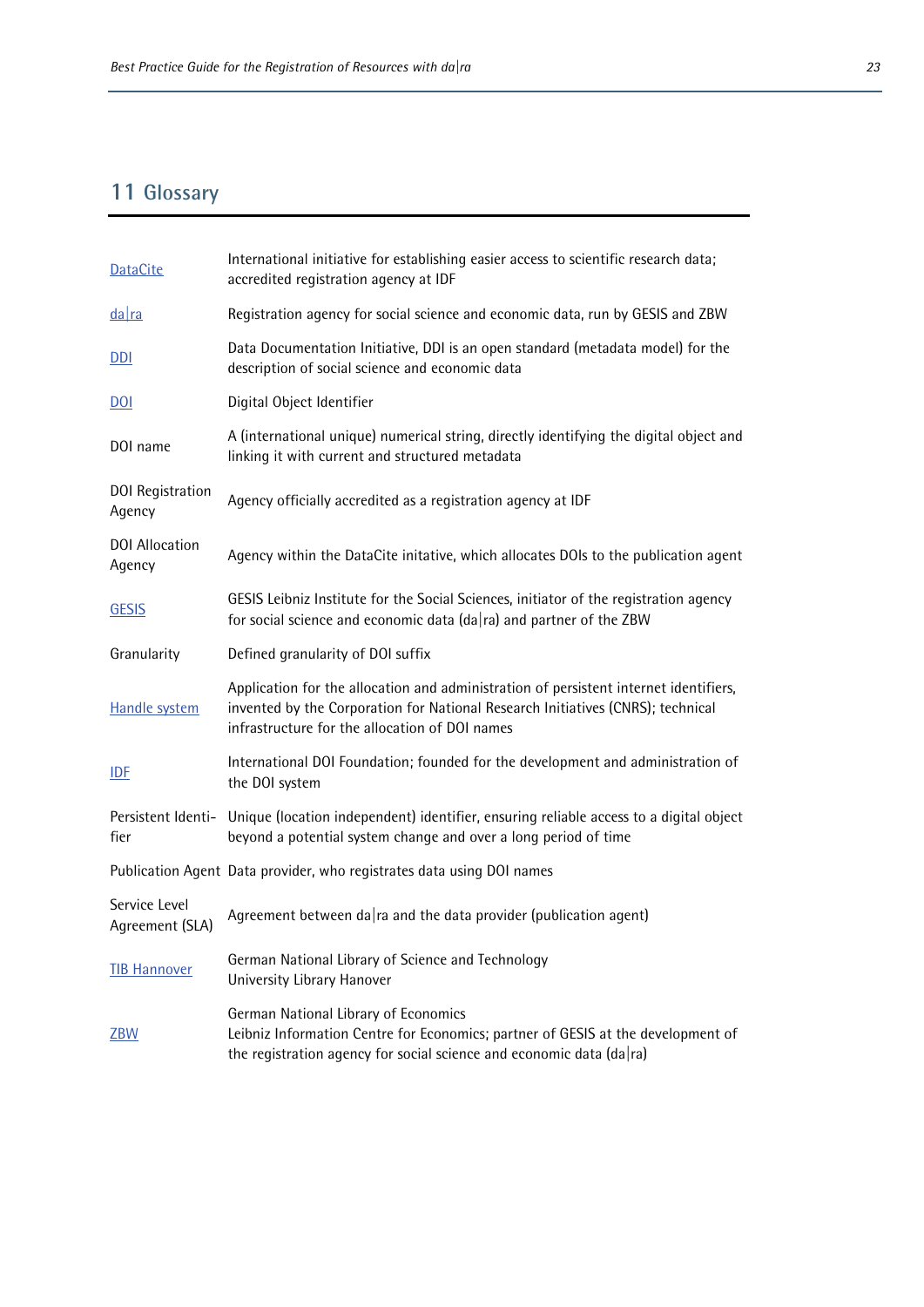# <span id="page-25-0"></span>**12 Resources and references**

<span id="page-25-1"></span>**12.1 da|ra** da|ra [http://www.da-ra.de](http://www.da-ra.de/) da|ra API documentation <http://www.da-ra.de/en/technical-information/doi-registration/> da|ra Policy <http://www.da-ra.de/en/about-us/da-ra-policy/policy/> da|ra Service Level Agreement <http://www.da-ra.de/en/about-us/da-ra-policy/service-level-agreement/>

#### <span id="page-25-2"></span>**12.2 DataCite**

DataCite <http://www.datacite.org/> DataCite Metadata Schema Repository <http://schema.datacite.org/> DataCite Metadata Search

<span id="page-25-3"></span><http://search.datacite.org/ui>

# **12.3 International DOI Foundation**

International DOI Foundation

<http://www.doi.org/>

International DOI Foundation DOI Handbook <http://www.doi.org/10.10000/182>

International DOI Foundation DOI Resolver <http://dx.doi.org/>